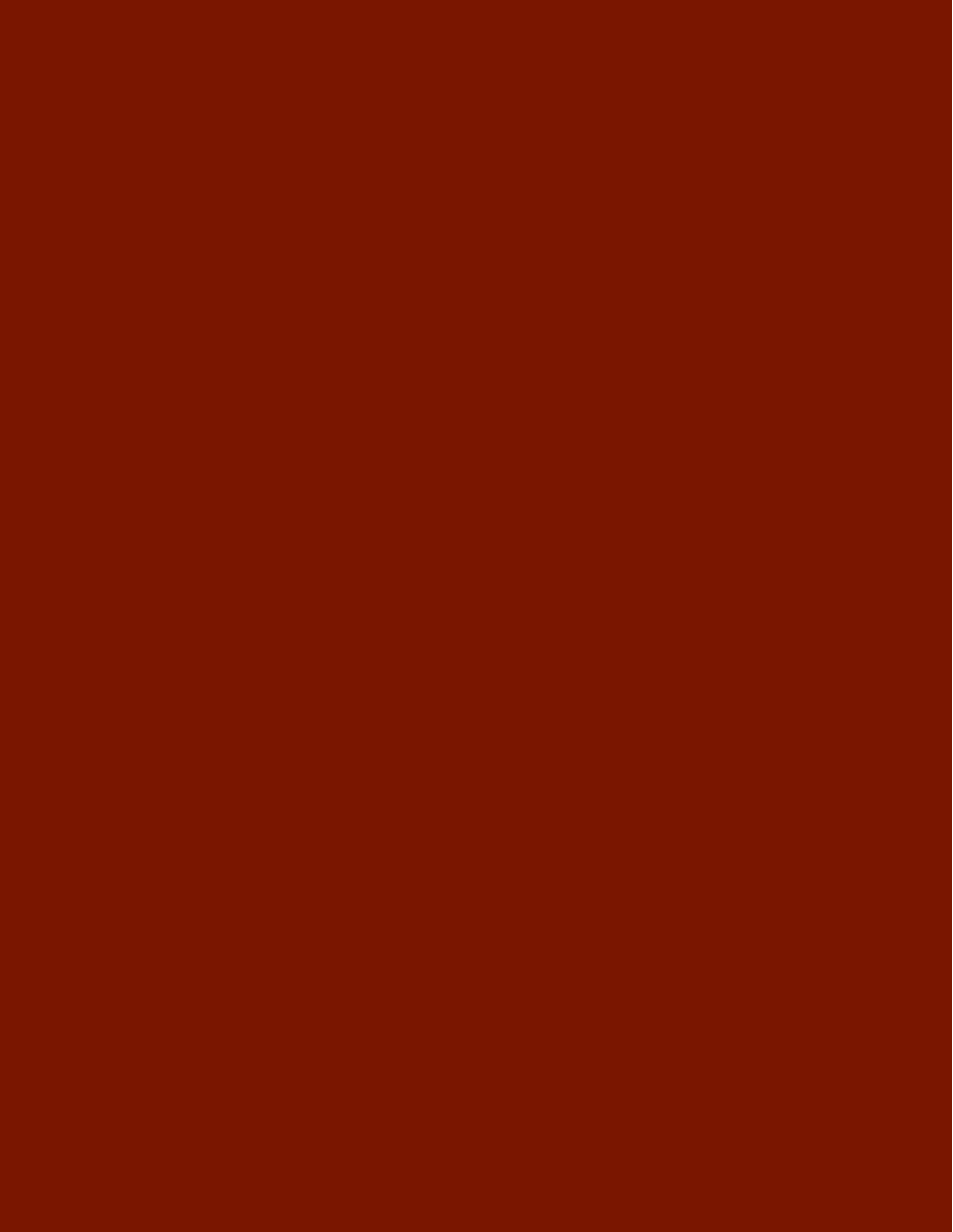## Fatigue: What You Should Know A GUIDE FOR PEOPLE WITH MS

NATIONAL MULTIPLE SCLEROSIS SOCIETY EDITION BASED ON GUIDELINES PUBLISHED BY MULTIPLE SCLEROSIS COUNCIL FOR CLINICAL PRACTICE GUIDELINES

This guide was originally based on **Fatigue and Multiple Sclerosis: A Clinical Practice Guideline for Professionals** developed by the Multiple Sclerosis Council for Clinical Practice Guidelines.

We are deeply indebted to the staff of the Paralyzed Veterans of America who provided organizational, administrative and financial support for the development of the original guide. Paralyzed Veterans of America oversaw the preparation, production, and printing of the original book.

This guide has been updated based on current research and clinical findings about MS-related fatigue. We recommend that you periodically review this guide with healthcare professionals from whom you regularly receive care.

Additional information about current medications, research directions, and dealing with fatigue can be found at **nationalMSsociety.org**. Search the site using the keyword "fatigue".

The information in this guide is not intended to substitute for professional medical care. If you develop unusual fatigue, contact a physician or other appropriate healthcare professional.

Reprinted with permission from the Paralyzed Veterans of America (PVA) **Consumer Guide to Clinical Practice Guidelines, Fatigue: What You Should Know, A Guide for People with Multiple Sclerosis**. Minor updating in 2006 and 2015 by the National MS Society.

Copies of this edition are available at **nationalMSsociety.org** or 1-800-344-4867.

© 2019 National MS Society. All rights reserved.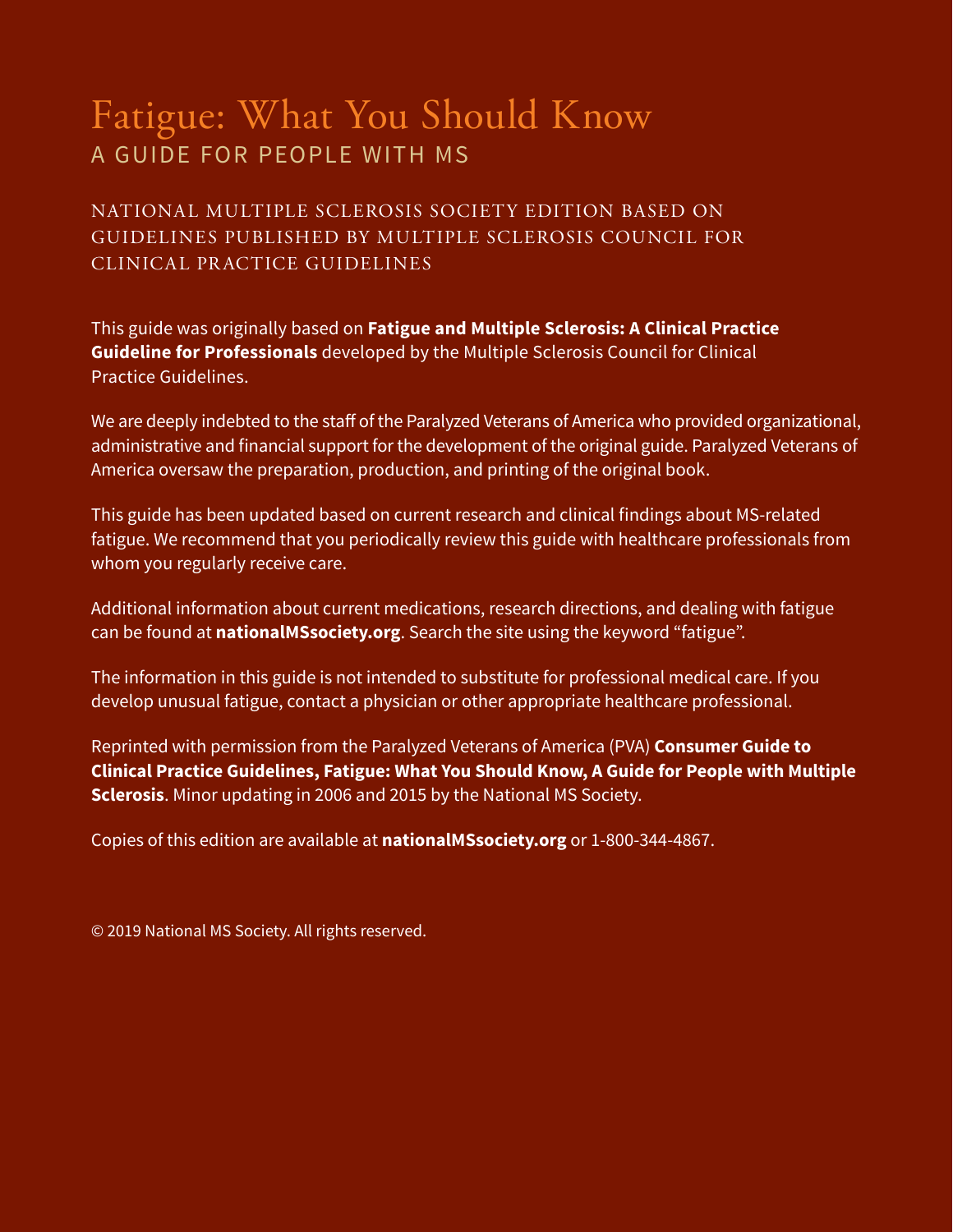# Contents

| Multiple Sclerosis Council for Clinical Practice Guidelines Panel (2000)21 |
|----------------------------------------------------------------------------|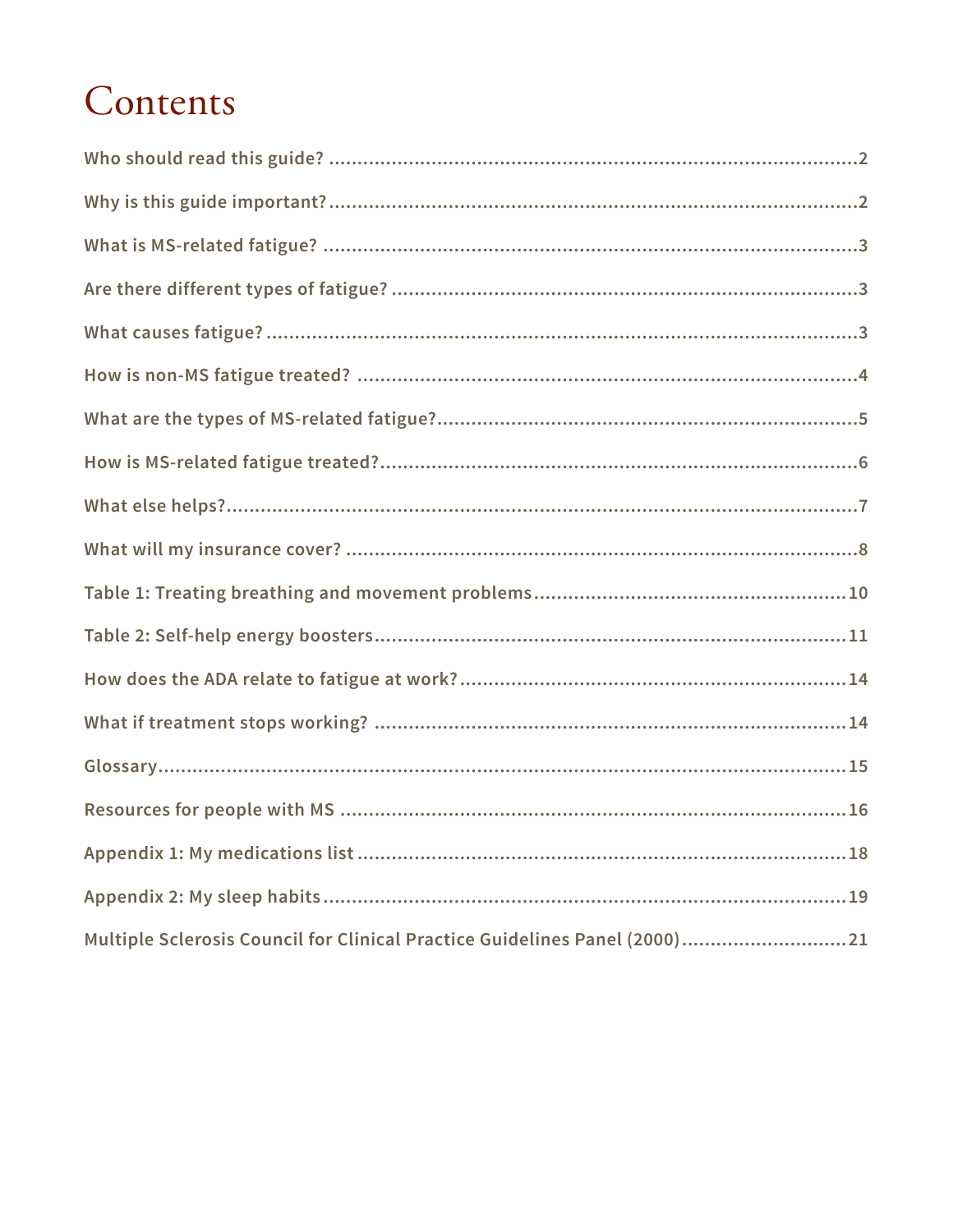

# Alicia

Eleven years ago I was diagnosed with MS when my first child was only 18 months old. After my first couple of horrible episodes of MS way back then, I have been pretty lucky and have had few problems.

Now I'm 34 years old and maintaining a very busy household with two children (the youngest is 3 years old), a husband and a dog. Life has gone on — except for one thing. I am exhausted. I get tired so quickly and don't seem to bounce back the way I used to. Getting to my children's ball games is impossible because the summer heat zaps me of all my energy. I don't have the energy to keep my house as clean as it used to be. The usual routines around the house are falling apart and I'm sure the kids think I am less interested in all their activities. My husband has been very understanding, though because of my fatigue we don't have the same intimate relations we used to.

I was desperate, so I called my doctor, who did tests and helped me with some medication for my fatigue. My doctor also referred me to an occupational therapist. The therapist taught me about fatigue in MS and gave me lots of great ideas, like changing the household routines to let me rest while the kids are at school or napping, rotating the dishwashing schedule among every one in the family, and helpful energy-saving tips, like putting my laundry basket on a wheeled cart. There were many more wonderful tips, but the biggest thing I learned was not to struggle so long before contacting my neurologist and working with an occupational therapist to learn how to manage my fatigue.

I'm still working things out on how best to save and restore my energy, but I am feeling better and know I'm on the right track.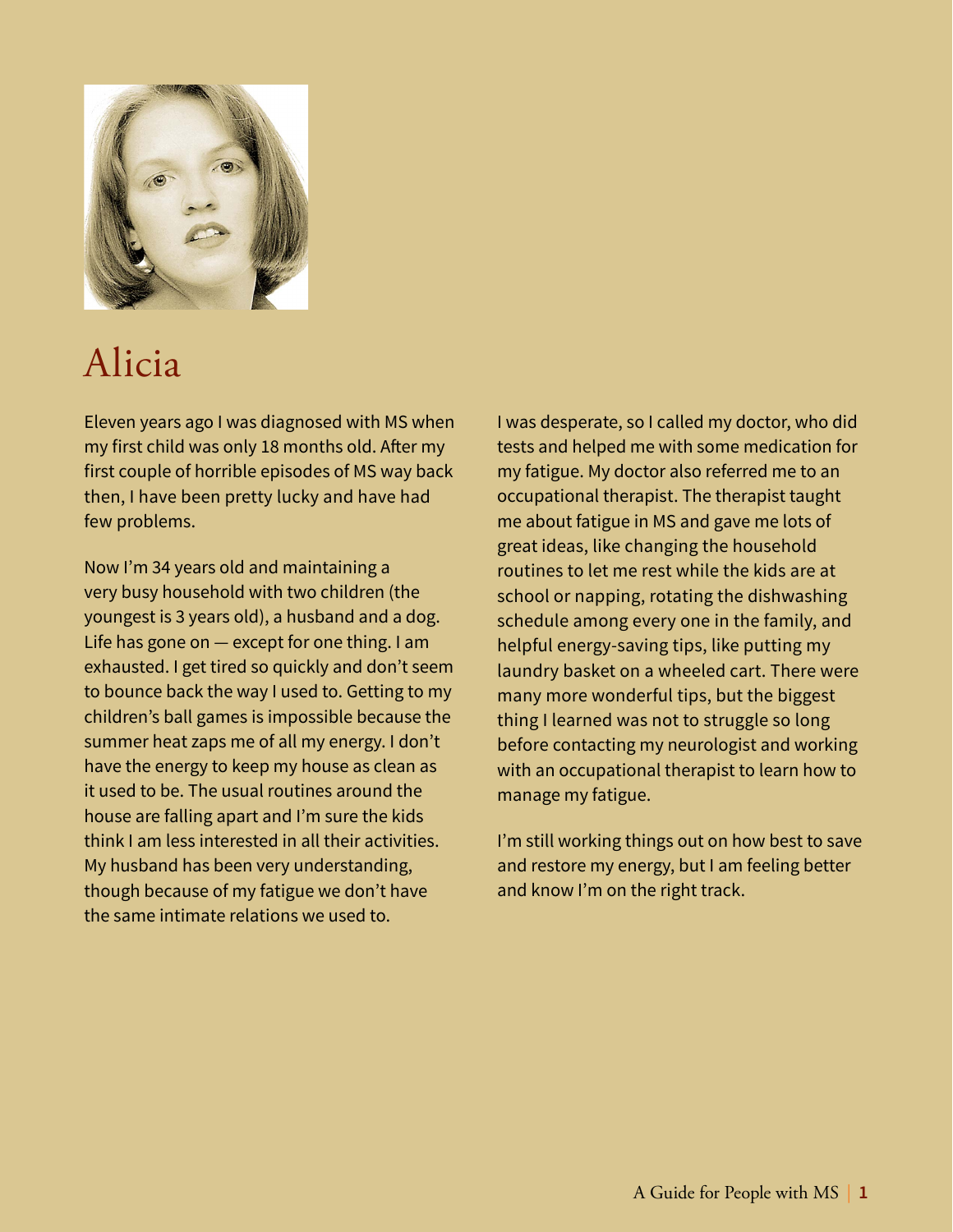# <span id="page-5-0"></span>Who should read this guide?

- People with multiple sclerosis (MS)
- ∫ Family, friends, **personal care attendants**\* and other care partners
- Healthcare professionals, including healthcare providers, nurses, **physical therapists, occupational therapists, speech-language pathologists and psychologists**

# Why is this guide important?

Fatigue is the most common symptom of MS. As many as 75% to 95% of all people with MS have fatigue; 50% to 60% say that it's one of their worst problems. In fact, fatigue is one of the major reasons for unemployment among people with MS.

No one knows what really causes MSrelated fatigue, but we do know some things that can help. This guide explains some options.

If lack of energy is interfering with your regular activities or quality of life, tell your healthcare provider. You could have a non-MS problem that can be treated. Even if it's related to MS, there are things you can do to improve the way you feel. Together, you and your healthcare provider can select the best options for you.

\* Words in bold are explained in the Glossary on page 15.

### **ONE SIZE DOESN'T FIT ALL**

Everyone's circumstances are different: family situation, finances, support network, community resources, work flexibility, personal preferences, physical function. Some options may not be practical for you. The more your healthcare team knows about these details, the better they'll be able to help.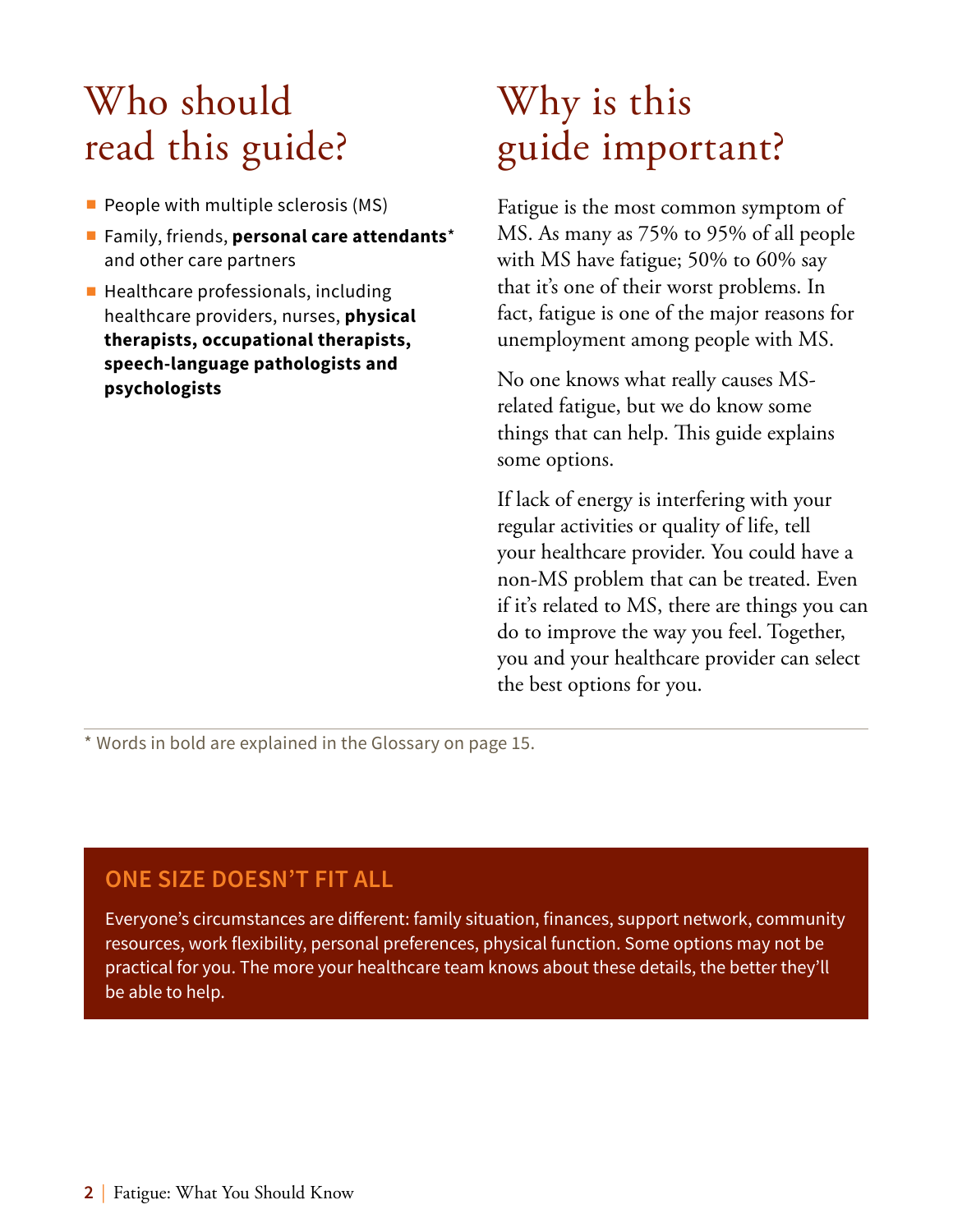# <span id="page-6-0"></span>What is MS-related fatigue?

Fatigue is a lack of physical energy, mental energy, or both. Everyone has low-energy days. And everyone knows what it's like to be down in the dumps and not feel like doing much of anything.

MS-related fatigue is different, and it's not always easy to spot. With MS fatigue, people have more "off" days than "on" days. Before it can be identified, other possible causes need to be crossed off the list of suspects. (See **What causes fatigue?** on [page 3](#page-6-1).)

If you have MS, ask yourself this question: Is fatigue interfering with my everyday activities or quality of life? If the answer is yes, your healthcare provider needs to know.

# Are there different types of fatigue?

Yes. The next step is to find out what type you have. This guide refers to two general types of fatigue. Either type may, or may not, have a direct association with MS:

- **Chronic persistent fatigue:** Activity-limiting sluggishness or lassitude that goes on for more than six weeks, more than 50% of the days, during some part of the day.
- **Acute fatigue:** Activity-limiting sluggishness that has either appeared for the first time or become noticeably worse during the previous six weeks. Acute fatigue can be an early warning that other MS symptoms are about to flare up or become worse.

Think about your energy level over the past several weeks. You may want to track how you feel for a couple of weeks, simply by making notes on a calendar. Then review the two descriptions of fatigue above. Which one best fits you? Tell your healthcare provider which type of fatigue you think you have, and why.

Each type of fatigue has different potential causes and treatments. All other possible causes need to be explored before MS related fatigue is considered. (See **What are the types of MS-related fatigue?** on [page 5.](#page-8-1))

**IMPORTANT:** Pay special attention to your MS after an episode of unusual fatigue. If your other MS symptoms seem to be getting worse, let your healthcare provider know.

# <span id="page-6-1"></span>What causes fatigue?

Even though fatigue is common in MS, MS may not be the reason — or the only reason — you're tired. Many factors can cause or contribute to fatigue. They include:

- Other medical conditions: Many other medical conditions can cause fatigue, including anemia, heart disease, diabetes hyperthyroidism (overactive thyroid), hypothyroidism (underactive thyroid), among others. Even something as simple as a minor infection can sap energy.
- **Weather:** Heat makes many people feel like overcooked pasta, and humidity can make the effects of heat worse. Both facts are especially true for people with MS. Heat and humidity are measured together to produce the "heat index" often mentioned in weather reports.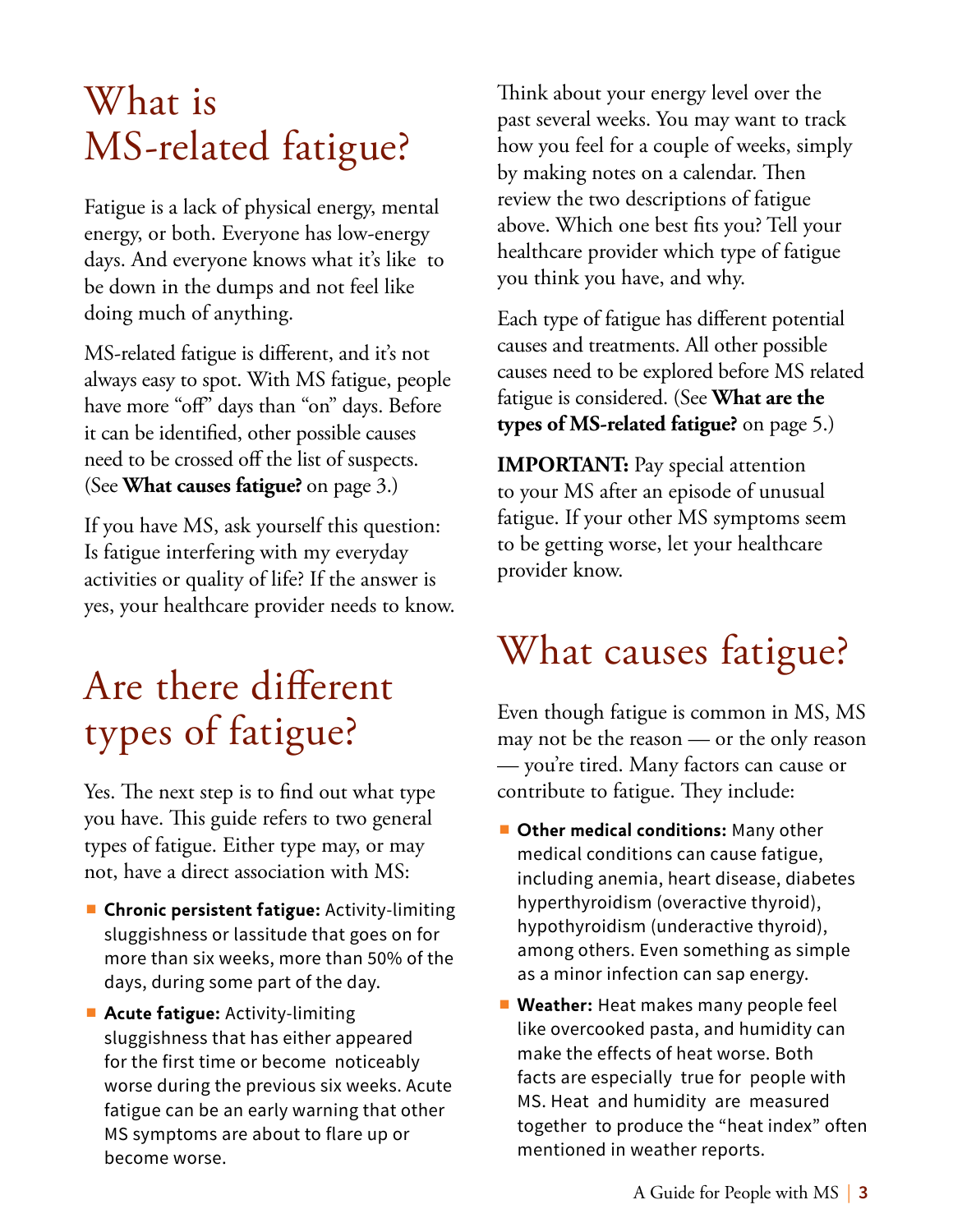- <span id="page-7-0"></span>■ **Medications:** Some medications can cause fatigue as a side effect. Make sure your healthcare provider has a list of all medications you take. (See **Appendix 1, on page 18**.)
- **Sleep problems:** Problems falling asleep, staying asleep, or getting the right kind of sleep (**insomnia**) prevent people from feeling refreshed when they wake up. Sleep apnea is also a very common cause of fatigue. A sleep questionnaire can help your healthcare provider pinpoint the cause(s) of your fatigue. (See **Appendix 2, on page 19**.)
- Stress: Stress can make anyone tired, and MS can make life more stressful. Many things can cause stress: more demands than a person can meet; conflicts with other people; disruptions in routine; death of a person close to you, divorce, or other major losses. Even happy times such as a wedding or holiday activities can cause stress.
- **Depression and anxiety:** Difficult issues at home or at work can be emotionally and physically draining. Depression and anxiety are common in MS. If you or others close to you notice changes in your mood or loss of interest in once-favorite activities, be sure to tell your healthcare provider.
- **Physical inactivity: Reduced activity** because of fatigue or limited mobility causes the body to become deconditioned, which in turn leads to greater fatigue. And when a person is deconditioned, it requires more effort and energy to do things, which further adds to the person's fatigue.
- **Superhero syndrome:** It's easy to overdo physical activity if you don't work up to it gradually. Weekend sports, gardening, housecleaning, errands, and shopping can all be draining.

Be prepared to discuss these subjects with your healthcare provider. You may also be asked to complete a questionnaire called the Fatigue Severity Scale that covers these areas in detail. After examining you, the healthcare provider may order laboratory tests or refer you to a specialist for more evaluation.

# How is non-MS fatigue treated?

The results of your examinations and tests will guide the next steps. For example:

- Other medical conditions can be treated by your healthcare provider or a specialist.
- Hot weather and muggy climate can be handled with cooling techniques.
- Medications sometimes can be adjusted, changed, or stopped — but always talk with your healthcare provider first. It can be dangerous to make medication changes on your own.
- Sleep problems can have physical or psychological causes. Special sleep testing can identify the source and inform treatment decisions.
- Stress results from problems people encounter and how they cope with those problems. Reduce stress-causing aspects of your life as much as you can. For help in learning ways to cope with stress, see a mental health professional who specializes in working with people who have chronic illnesses.
- Depression is one of the most treatable symptoms of MS. It can be treated with antidepressant medications, problem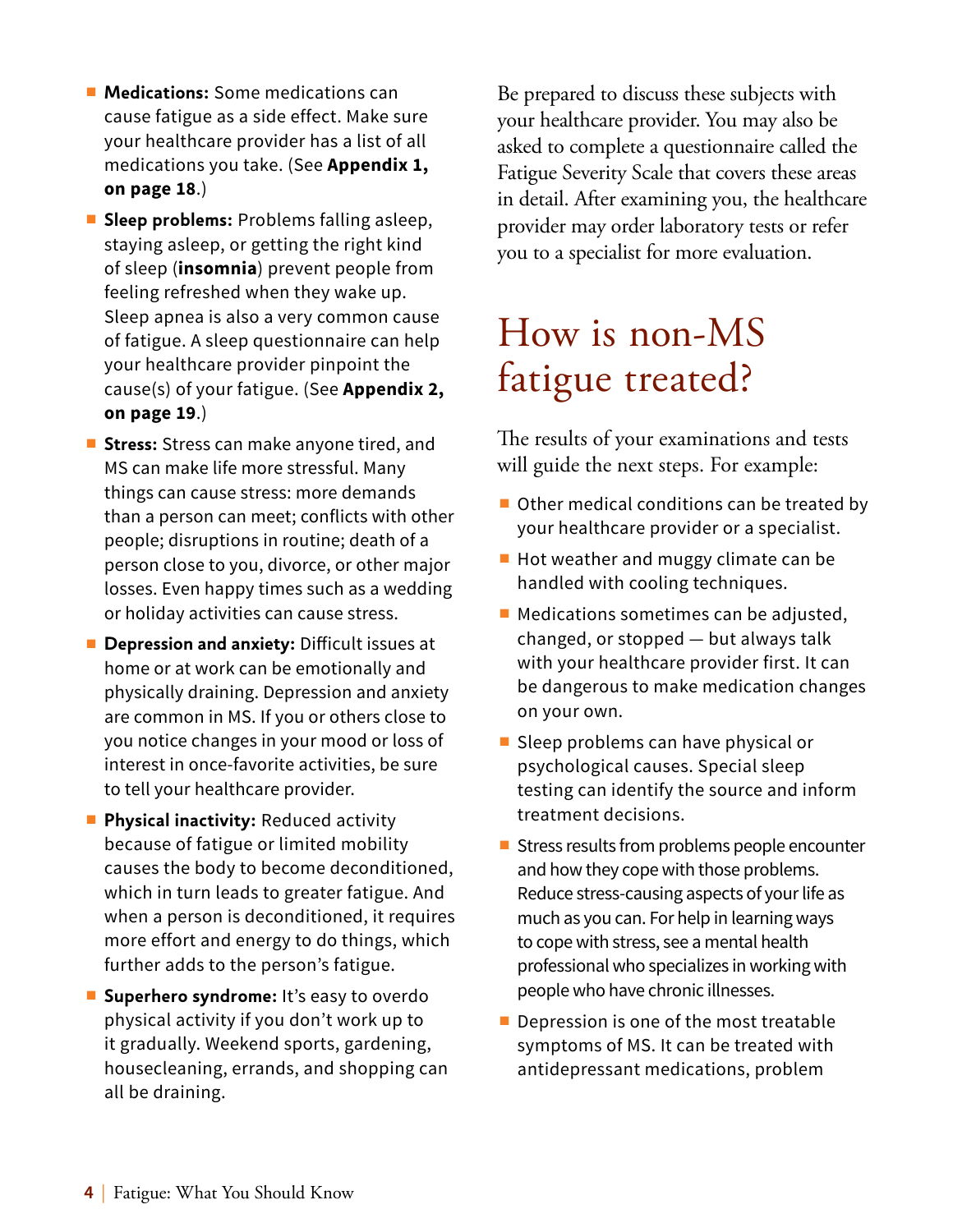<span id="page-8-0"></span>focused psychotherapy, or both. (Together they can be more effective than either approach alone.) According to recent research, when people with MS who are diagnosed with depression are treated effectively for depression, their fatigue may be reduced.

Ask your healthcare provider about a follow-up visit to find out if treatment is improving your fatigue problems. A short questionnaire, such as the Modified Fatigue Impact Scale (MFIS), may be part of this assessment. (The MFIS is available in **Fatigue and Multiple Sclerosis.** See box.) Over a period of time, you may take the same test several times. This tool helps your healthcare provider assess the effects of treatment. If treatment isn't working, your healthcare provider will discuss other options with you.

When all non-MS causes of fatigue are under control, you may find that fatigue isn't really a problem anymore. If it is, the culprit is likely to be related to MS.

# <span id="page-8-1"></span>What are the types of MS-related fatigue?

Here again, there are broad categories:

- **Fatigue related to mobility problems:** With MS, mobility problems can make ordinary activities require so much physical exertion that a person is exhausted by the effort. This is especially true for people who have weakness in their arms or legs.
- **Motor fatigue:** A type of fatigue that occurs in muscles (most often in the legs

## **KEEP TRACK OF YOUR MEDICATIONS**

For many reasons, it's helpful to keep a list of all medications you take (see Appendix 1, on page 18). This includes:

- Prescription drugs
- Nonprescription drugs, such as aspirin, ibuprofen, and products for colds, flu, and allergies
- Herbal therapies, alternative, or "natural" medicines
- Vitamins, minerals, and other dietary supplements
- When you go to a healthcare provider office, bring the list with you. If your medications change, update the list. Your doctor can find a detailed list of medications that may cause fatigue in **Fatigue and Multiple Sclerosis**.

or arms) that are not receiving adequate nerve impulses due to demyelination. These muscles may tire quickly with repeated use causing feelings of extreme weakness and recover following a period of rest.

- ∫ **Fatigue related to respiratory problems:**  MS can sometimes affect breathing, and when it does, even simple activities can be tiring. This is especially true for people who have the most serious physical symptoms of MS.
- **Primary MS fatigue:** This is a diagnosis of elimination. After all other causes of fatigue have been ruled out or treated successfully, primary MS fatigue is what's left.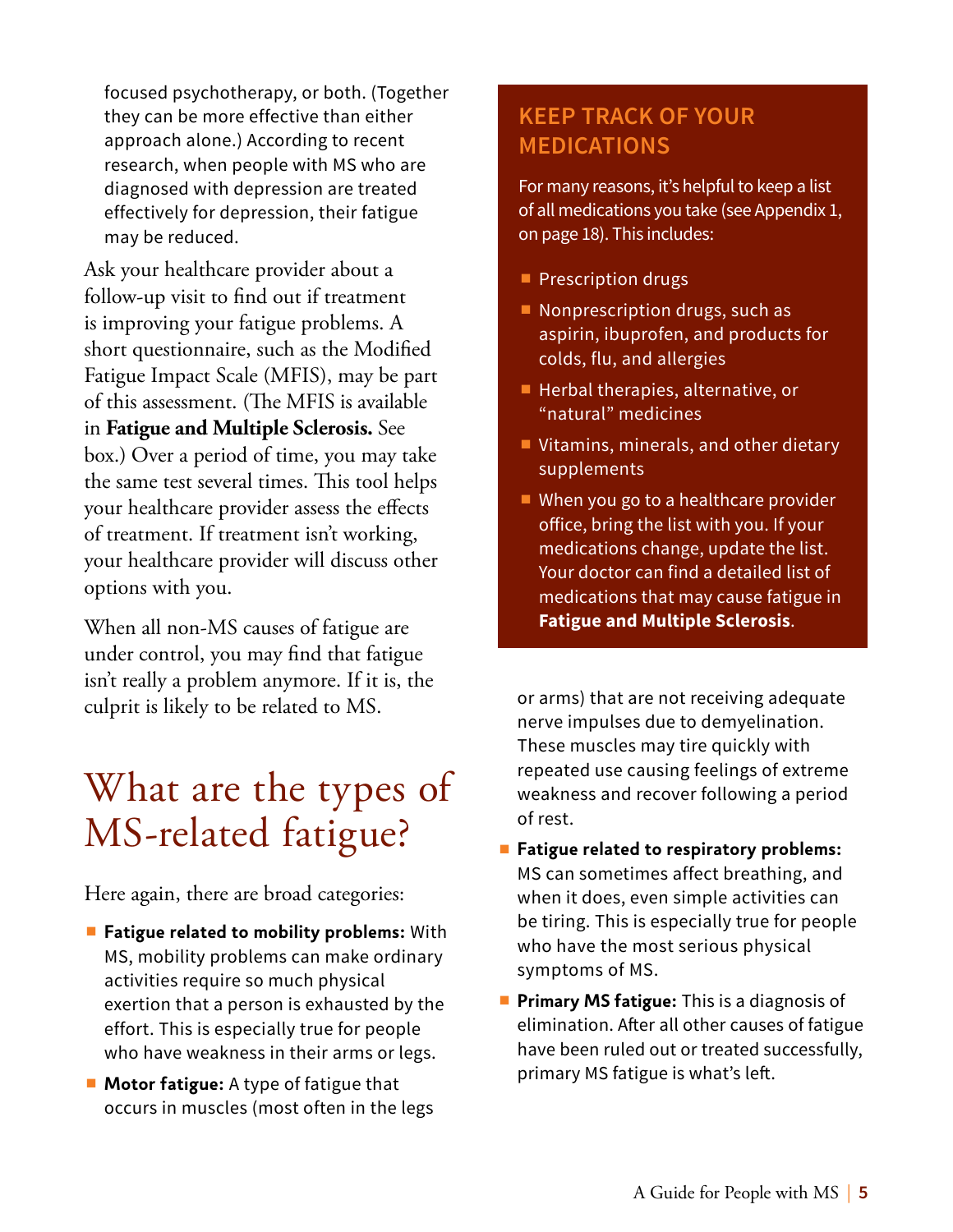# <span id="page-9-0"></span>How is MS-related fatigue treated?

### **Movement and breathing problems**

Your healthcare provider will do an examination of the way you move and breathe. That may include checking:

- Your strength
- Your muscle coordination (any problems, including **ataxia**)
- How stiff or flexible you are (spasticity)
- ∫ How you walk (your **gait**)
- How you move from one position to another (**transfer**), especially to or from a seat, like a wheelchair or toilet
- If you use a wheelchair, is it appropriate for your current needs and abilities
- If you use an assistive device, is it the proper one for your current needs and are you using it correctly
- If you are not using an assistive device, would a device help to increase your safety and mobility and reduce your fatigue

Depending on the results, you may be referred to an **occupational therapist, physical therapist**, or both for more evaluation.

Table 1 ([page 10\)](#page-13-1) lists treatment options for breathing and movement problems related to MS. If you use any of the options in Table 1, your healthcare provider may want to see you to monitor your response.

## **Primary MS fatigue**

If low energy is still a problem after all other causes have been addressed, you probably have primary MS fatigue. Treatment options include strategies that specialists can teach you, and prescription drugs. They can be used alone or together.

Table 2 [\(page 11](#page-14-1)) lists lifestyle changes that have helped people with MS feel and function better. Various professionals can assist with these strategies. For example, a nutritionist or dietitian can help with meal and snack plans; occupational and physical therapists can help with activity planning and exercise programs; and a therapist or nurse can help with relaxation techniques.

To find out what resources are available in your community, see **Resources for People with MS** on [page 16](#page-19-1). Your healthcare provider and health plan can also provide information.

For primary MS fatigue, your healthcare provider may suggest medication. Prescription drugs for fatigue are of some help to some people, but they're not a cureall, and they don't benefit everyone.

There are no prescription drugs approved by the U.S. Food and Drug Administration (FDA) to treat MS fatigue. Some medications used off-label for MS fatigue include amantadine (ah-man-tuh-DEEN), which is only available in generic form, modafinil (moe-DAF-i-nil), and armodafinil (ar-moe-DAF-i-nil). The brand name for modafinil is Provigil®.The brand name for armodafinil is Nuvigil®. These products come in pill form. Antidepressant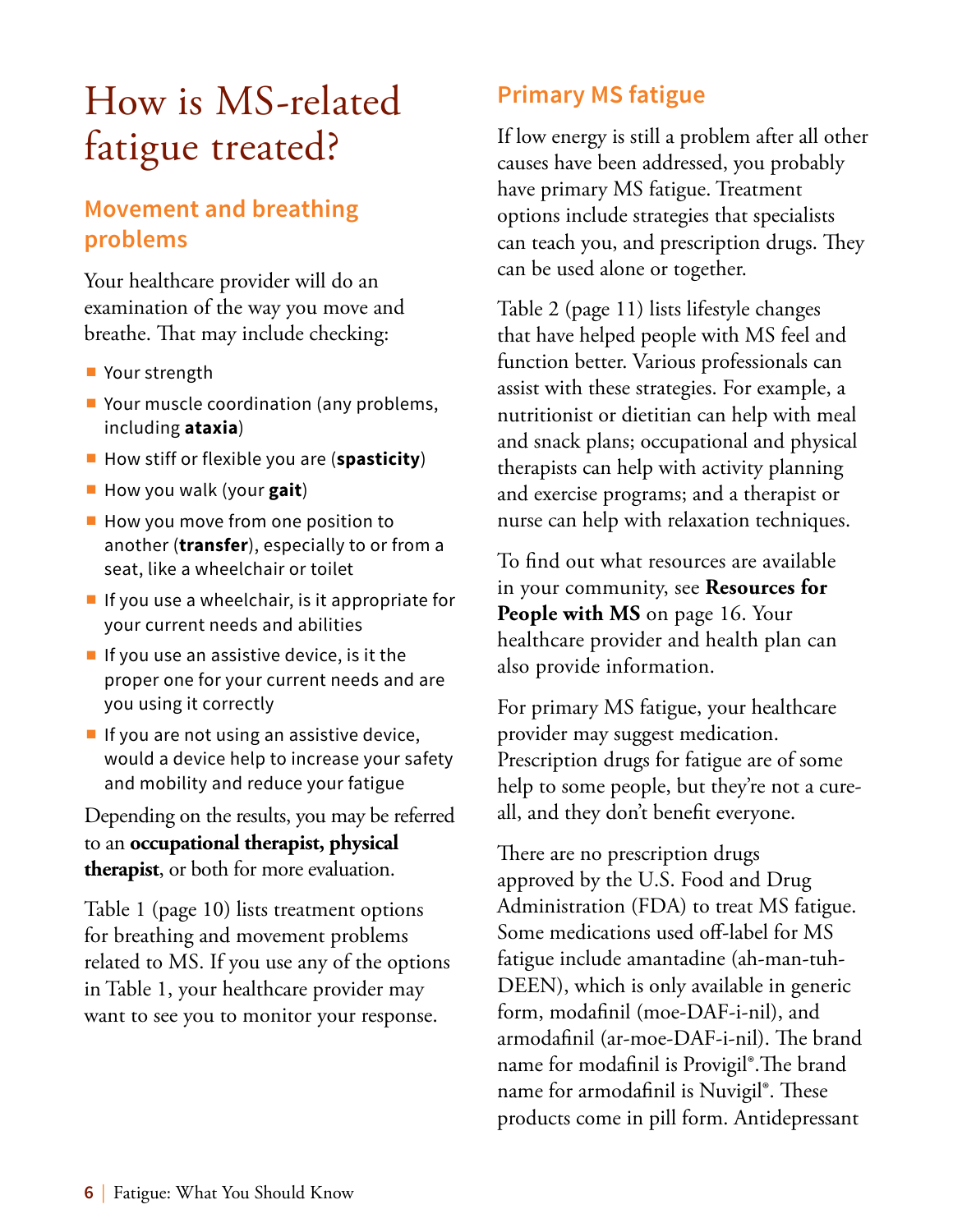<span id="page-10-0"></span>medications and psychostimulants may also be used off-label to relieve fatigue in some people. More studies are needed to demonstrate the efficacy of these fatigue medications in MS before they could become FDA approved.

Most prescription drugs have possible side effects, and some drugs shouldn't be mixed with others. Before you start any prescription drug, make sure your healthcare provider has a current list of all other medications you're taking. That includes vitamins, minerals, and herbal or dietary products. (See Appendix 1, on page 18.) Always ask your healthcare provider about possible side effects and what to do if they occur. It's a good idea to get this information in writing and share it with family members and caregivers.

**IMPORTANT:** If you're having problems with any medication, tell your healthcare provider right away. Do not just stop taking it. Some medications need to be cut back gradually before you can safely stop taking them.

# What else helps?

You've tried basic lifestyle changes (Table 2, on page 11) and maybe medication. They helped, but not much. What next?

It's time to call on professionals with expertise in **adaptive equipment***,* **energysaving adaptations***,* and general exercise and **aerobic fitness***.* Occupational and physical

therapists are trained in these areas. They'll start with some of the same issues addressed by your healthcare provider, such as your history of fatigue, how hot weather affects you, how you move, and what you've already tried to improve your energy. Occupational and physical therapists will evaluate:

- ∫ **Your general physical condition** strengths, weaknesses, and areas that can be improved.
- Your environment where you live, work, and spend time regularly, including any devices you use to help you function.
- Your aerobic fitness level how well your heart and lungs work during physically demanding activities.
- ∫ **Your strength, balance and coordination** — how smoothly and safely are you able to move around.
- ∫ **Any mobility devices you use to help you move around** — canes, crutches, walker, wheelchair (manual or powered), scooter, **ankle/foot orthotic**.

They can also help you fill out an Activity Diary. By showing which activities take the most out of you, this document will help identify specific fatigue problems.

The results of all these assessments will be used to tailor fatigue-fighting strategies for you. Suggestions will be in one or more of the following areas:

### **Energy effectiveness strategies (EES)**

Together, you and the expert (usually an occupational therapist) will come up with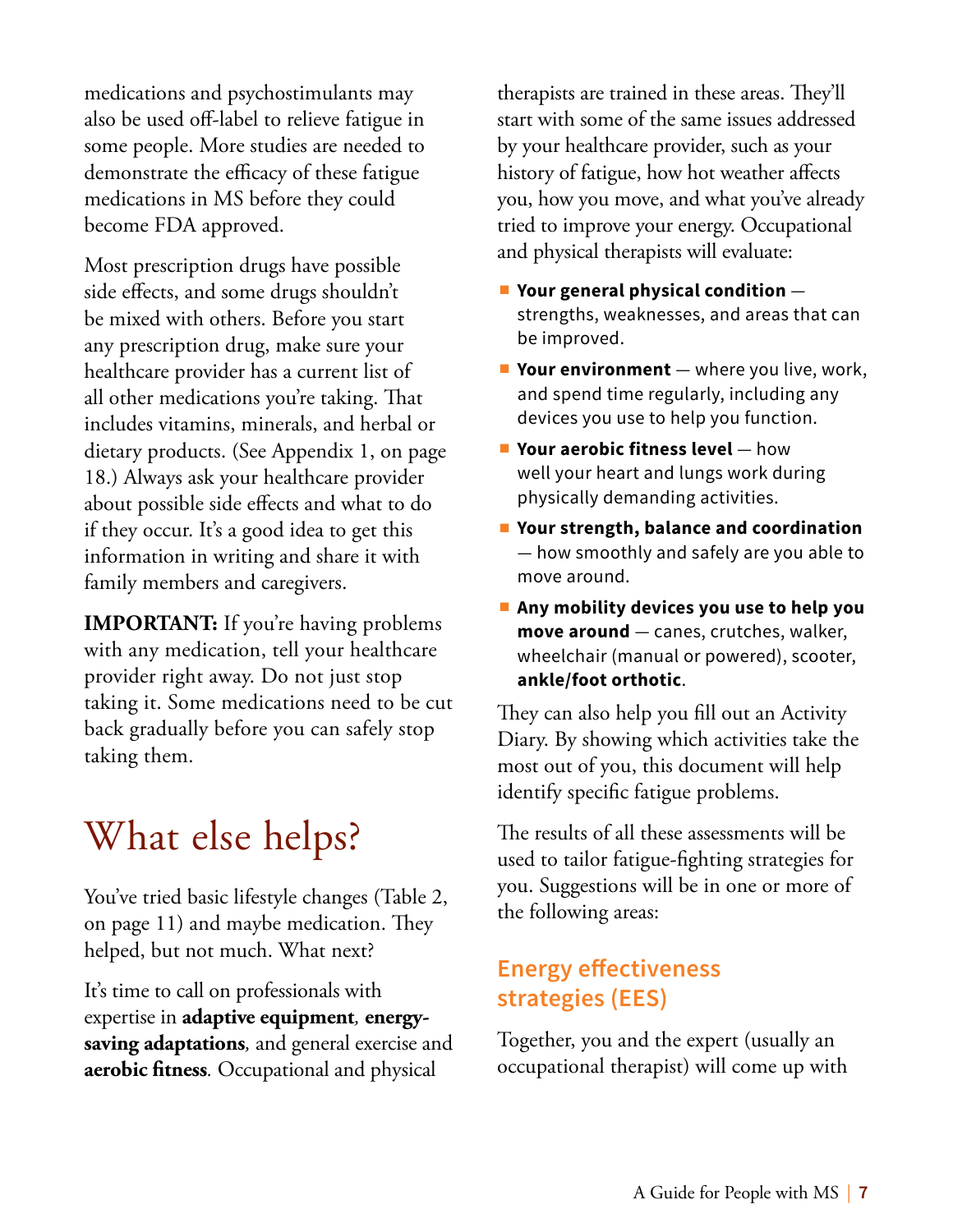<span id="page-11-0"></span>a plan to help you meet your goals. You'll meet several times to develop and refine strategies. With training, you'll be able to use these strategies effectively by yourself.

### **Aerobic exercise**

You'll get an exercise program that may include at-home exercise, group exercise, or both, depending on what works best for you. Along with your exercise program, you'll learn more about ways to keep cool and adjust other activities. As you progress, the expert (usually a physical therapist) will guide you in adjusting your exercise level to reach your peak fitness.

**IMPORTANT:** Over-exercising can cancel out the benefits and worsen fatigue. Follow the exercise program you and your therapist develop. If it stops working, it's time to call your therapist for a review of the program.

### **Equipment changes**

Changes in equipment or the use of assistive technology can make a big difference in the energy you expend doing basic tasks at home or at work. The expert (an occupational or physical therapist) may suggest that you modify devices you already use or try new ones. Trial periods with different equipment will show you which changes help. Occupational and physical therapists know how to use equipment properly. They can also help you with insurance.

### **Environmental changes**

The expert (occupational or physical therapist) may visit your home and workplace and explore your usual mode of travel, whether you drive or take public transportation. The therapist will discuss possible modifications or changes with you, to find out what's practical. You'll need to try each change to see what works. In fact, people often test several changes before finding one that makes a difference.

## What will my insurance cover?

Medical insurance plans vary greatly. Read your policy. If you have questions about what medical services, equipment, and medications are covered, talk with someone in the human resources department at work or call your insurance company.

Some policies only cover visits to professionals in their official "network" for all medical matters, including mental health issues like depression and anxiety. (You can get a list of providers in the network from your insurance company.) Some limit the number of visits they will cover. Even Medicaid policies differ by state. That's why it's a good idea to find out about your insurance benefits before you begin seeing any healthcare professional. Remember: You always have the option of seeing any healthcare professional you choose and paying the full costs yourself.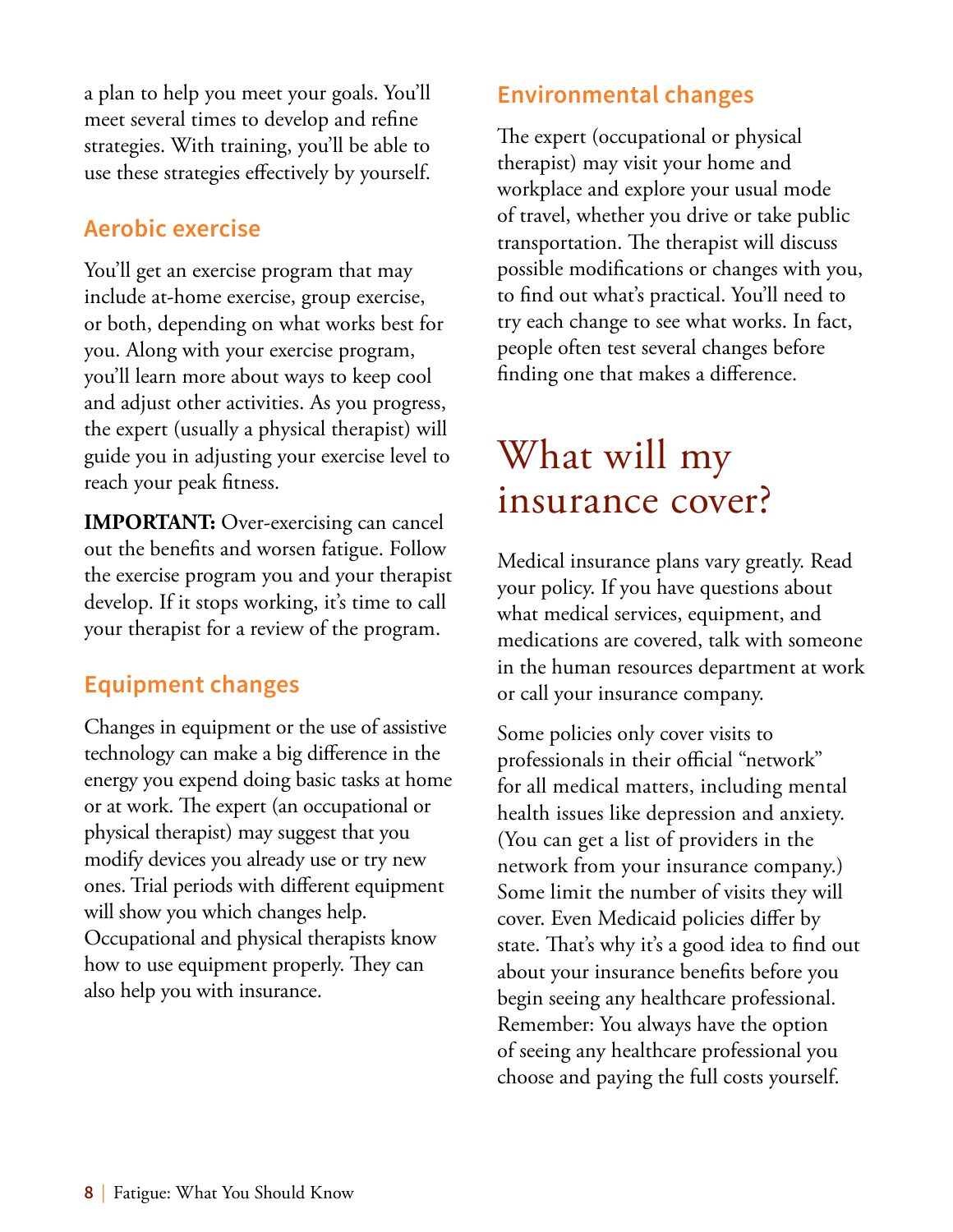

## Diana

After I was first diagnosed with multiple sclerosis, almost two years ago, I couldn't stand to even think about it. My husband, John, and I had just been married. He was wonderfully supportive, but I didn't want to talk to him about it.

Even before I was diagnosed, I seemed to get tired frequently, but afterward it started getting worse. Of course sometimes it didn't bother me at all, but for the bad days or weeks, I could barely make it out of bed to get to work on time. I started to feel like there wasn't any point anyway. Eventually, on the weekends I'd just stay in bed all day and not take a shower or get dressed.

Finally, John said that he was really worried about me. I told him that I was just tired, but he pointed out that I never wanted to go out with our friends anymore and had stopped playing the piano, which I used to love. He convinced me to go back to the doctor who had first diagnosed my MS.

It was the best thing I've ever done. The doctor referred me to a psychologist, who I went to see the next week. I've been seeing Sheila for about six months now. She treats a lot of people with MS. She's really gotten me to see things in a new way, and now it doesn't feel like the disease is smothering me anymore. I feel very hopeful about my future. Fatigue rarely bothers me anymore. I've gone back to playing the piano, and John and I have even started mountain biking. Now when I do get especially tired, I realize that it's just a bad day and that tomorrow will be better.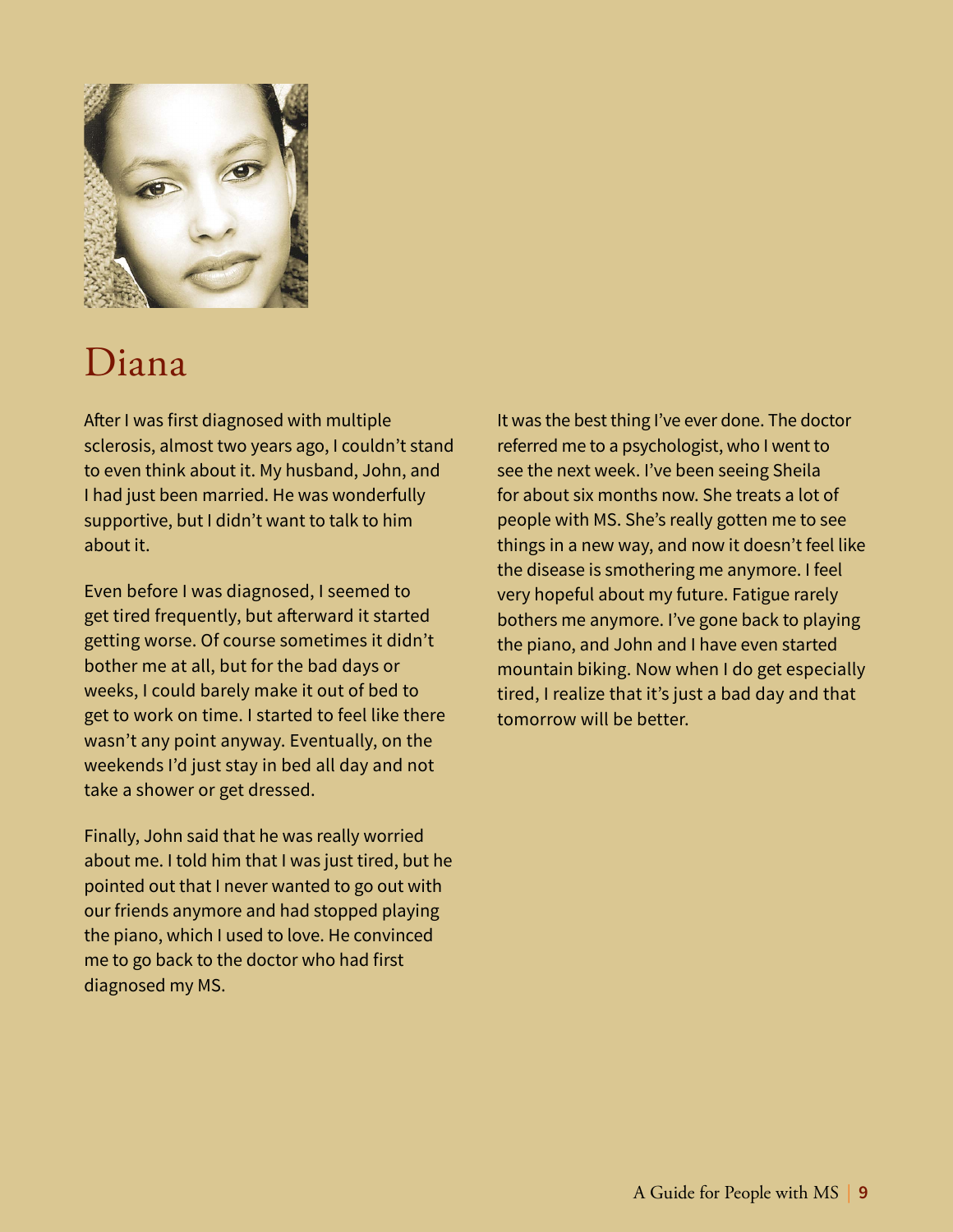# <span id="page-13-1"></span><span id="page-13-0"></span>Table 1: Treating breathing and movement problems

| <b>Problem</b>                                            | <b>Treatment options</b>                                                                                                                                                                                                                                                                                                                                                                                                       |  |
|-----------------------------------------------------------|--------------------------------------------------------------------------------------------------------------------------------------------------------------------------------------------------------------------------------------------------------------------------------------------------------------------------------------------------------------------------------------------------------------------------------|--|
| Weakness or problems with<br>muscle coordination (ataxia) | <b>Equipment</b> to help you move around more easily (gait assistive<br>devices and mobility devices): canes, crutches, walkers, transfer<br>devices, wheelchairs, scooters.                                                                                                                                                                                                                                                   |  |
|                                                           | Evaluation to find out whether an exercise program is right for you<br>and if so, what type of program. A little improvement in strength and<br>flexibility may help with the challenge of everyday activities.                                                                                                                                                                                                                |  |
| Stiffness (spasticity)                                    | <b>Stretching exercises.</b> You'll feel better and move better if you keep<br>your body as flexible as it can be. A therapist can show you the<br>proper form for appropriate stretches.                                                                                                                                                                                                                                      |  |
|                                                           | <b>Medications.</b> Spasticity medication may help you loosen up;<br>however, they can also increase fatigue.                                                                                                                                                                                                                                                                                                                  |  |
|                                                           | <b>IMPORTANT:</b> If you take spasticity medications, do not take sedatives<br>or alcohol, including nonprescription sleep aids. Together, these<br>products can have an exaggerated effect. If you have any questions<br>about which medications are OK, ask your healthcare provider.                                                                                                                                        |  |
| <b>Breathing problems</b>                                 | <b>Breathing techniques.</b> A therapist can teach you breathing<br>exercises to improve the efficiency of your lungs. Your healthcare<br>provider may refer you to a specialist for an evaluation of your lungs<br>and breathing.                                                                                                                                                                                             |  |
|                                                           | <b>Proper seating and support.</b> A physical or occupational therapist<br>can recommend changes and aids to make breathing less tiring.<br>For example, changing from a manual wheelchair to a powered<br>wheelchair can do a lot to ease breathing-related fatigue. Switching<br>from a chair with a soft back to one with lumbar support can also<br>help. Sitting upright instead of slumped often makes breathing easier. |  |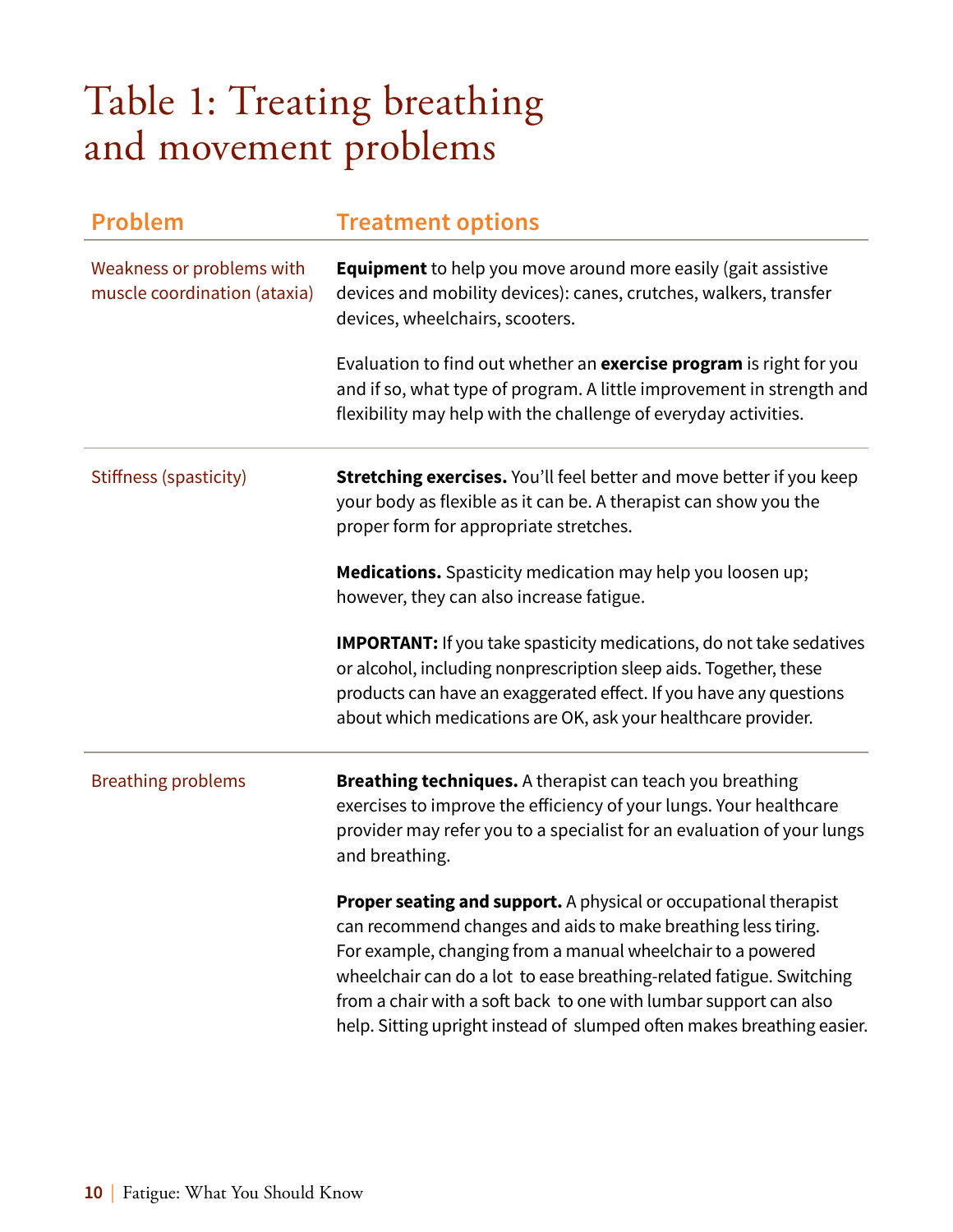# <span id="page-14-1"></span><span id="page-14-0"></span>Table 2: Self-help energy boosters

| <b>Strategy</b>                                                                         | Why it helps and tips                                                                                                                                                                                         |  |
|-----------------------------------------------------------------------------------------|---------------------------------------------------------------------------------------------------------------------------------------------------------------------------------------------------------------|--|
| <b>Stop smoking</b>                                                                     | Smoking puts a strain on your lungs, making fatigue worse and<br>compounding the effects of MS. Quit the habit, and breathing and<br>simple activities may not tire you out so much.                          |  |
| Eat a healthy diet                                                                      | Eating a well-balanced, low-fat diet, with plenty protein and<br>adequate fluids, energizes your body. Try eating breakfast soon after<br>you get up. Consult with a professional about an appropriate diet.  |  |
| Plan your day around<br>your natural body<br>rhythms, and establish<br>a sleep schedule | Schedule your must-do activities for your most energetic times. To<br>help you sleep, drink warm milk 30 minutes before bedtime. Keep<br>exercise equipment and TVs out of the bedroom.                       |  |
|                                                                                         | If you've been trying to fall asleep for more than 30 minutes, get out<br>of the bed and do a quiet activity until you feel tired.                                                                            |  |
| Adjust your activity levels                                                             | Save energy for what matters most to you. Set priorities, then focus<br>on them. Cut out low-priority tasks.                                                                                                  |  |
| Take naps                                                                               | Naps give tired muscles a break and pump energy back into your<br>system. A nap for 10-30 minutes can help. (See How to Make the<br>Most of a Nap on page 12.)                                                |  |
| Drink cool liquids                                                                      | Chilled drinks, ices, and popsicles help keep your body's<br>temperature in the comfort zone. Make sure you get plenty of water<br>during the day, no matter what else you drink.                             |  |
|                                                                                         | <b>NOTE:</b> Caffeine can prevent you from falling asleep. Alcohol may help<br>you doze off, but it can keep you from getting a good night's sleep.                                                           |  |
| Stay cool                                                                               | Lowering your body temperature helps you feel refreshed. Cool<br>showers, air conditioning, swimming or pool therapy in cool water,<br>lightweight clothes, and cooling equipment can help you beat the heat. |  |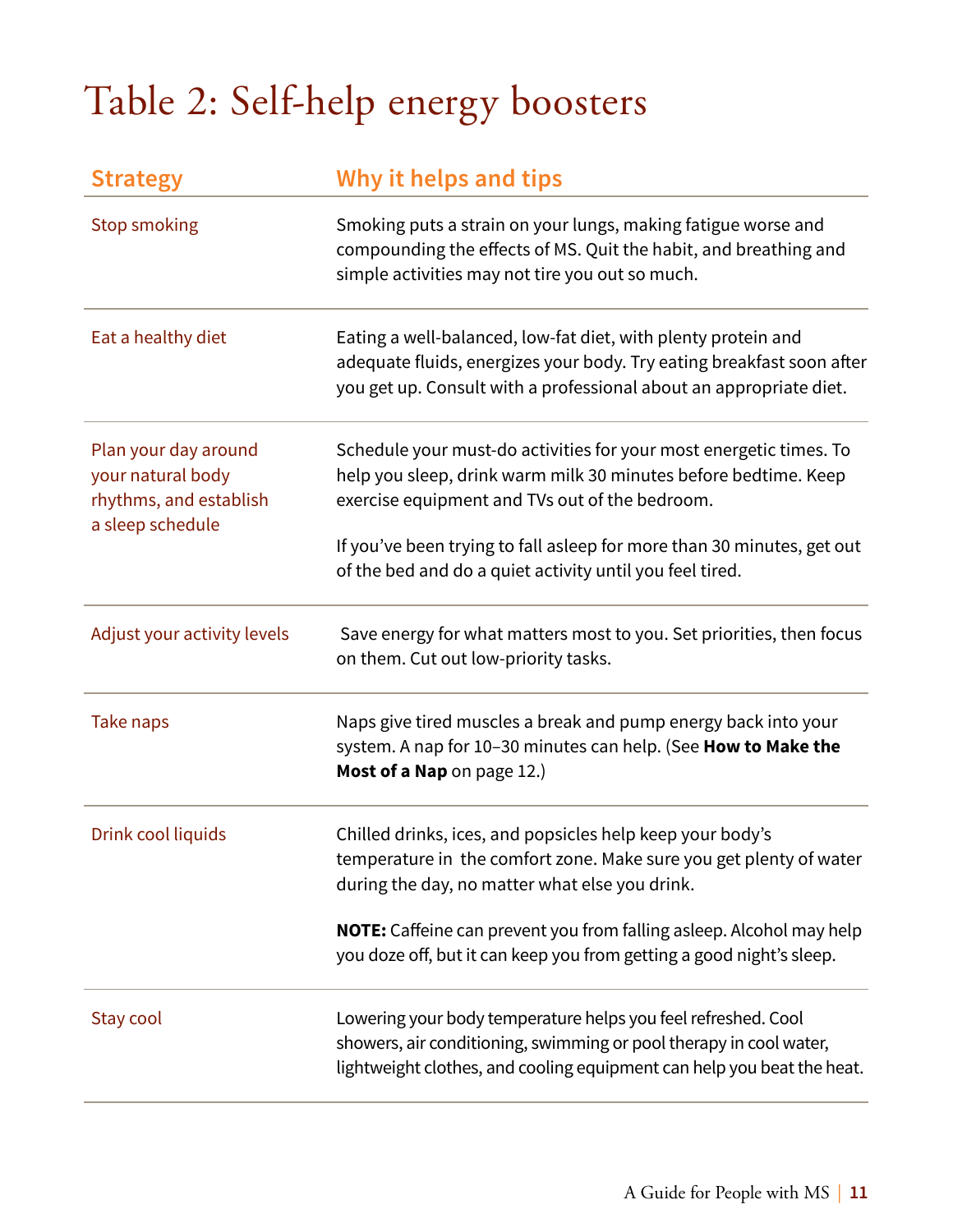#### Table 2: Self-Help Energy Boosters (cont.)

| <b>Strategy</b>                                      | Why it helps and tips                                                                                                                                                                                                                                                                |  |
|------------------------------------------------------|--------------------------------------------------------------------------------------------------------------------------------------------------------------------------------------------------------------------------------------------------------------------------------------|--|
| Consider an exercise program                         | Exercise has been shown to improve problems with MS fatigue<br>for some people, but it doesn't help everyone. A proper exercise<br>program should increase your energy level, not deplete it.<br>Check with your physical therapist, and get an OK from your<br>healthcare provider. |  |
| Save your exercise for a<br>planned exercise session | Don't confuse exercise with function. Take the elevator, not the<br>stairs. Use parking spots set aside for people with disabilities – save<br>the steps and your energy.                                                                                                            |  |
| Do relaxation exercises                              | Deep breathing, visualization, yoga, and tai chi are relaxation<br>exercises you can learn to do at home.                                                                                                                                                                            |  |
| Get help if you need it                              | If you're feeling down or people tell you they think you're depressed,<br>see a mental-health professional.                                                                                                                                                                          |  |

### <span id="page-15-0"></span>**HOW TO MAKE THE MOST OF A NAP**

A nap is any quiet rest period — not necessarily sleep — during daylight hours when you'd normally be awake. An occupational therapist can help you determine whether your nap schedule is helpful for your situation. Naps are helpful only if they don't interfere with your nighttime sleep.

**Where:** a sofa, recliner, a bed (on top of, not under, the bed covers). You can even nap with your head down on a desk.

**How often:** one to three times per day (daylight hours), when you'd normally be active.

**How long:** 10–30 minutes, as often as three times per day; 1–2 hours, not more than once per day.

#### Helpful hints:

- Turn TV and music off or go to a quiet environment.
- Loosen tight clothes (don't put on sleepwear).
- Dim the lights; if you can't do that, face a corner or use an eye mask.
- Close curtains or blinds.
- Use light covers or sweater or jacket to avoid getting chilled or overheated.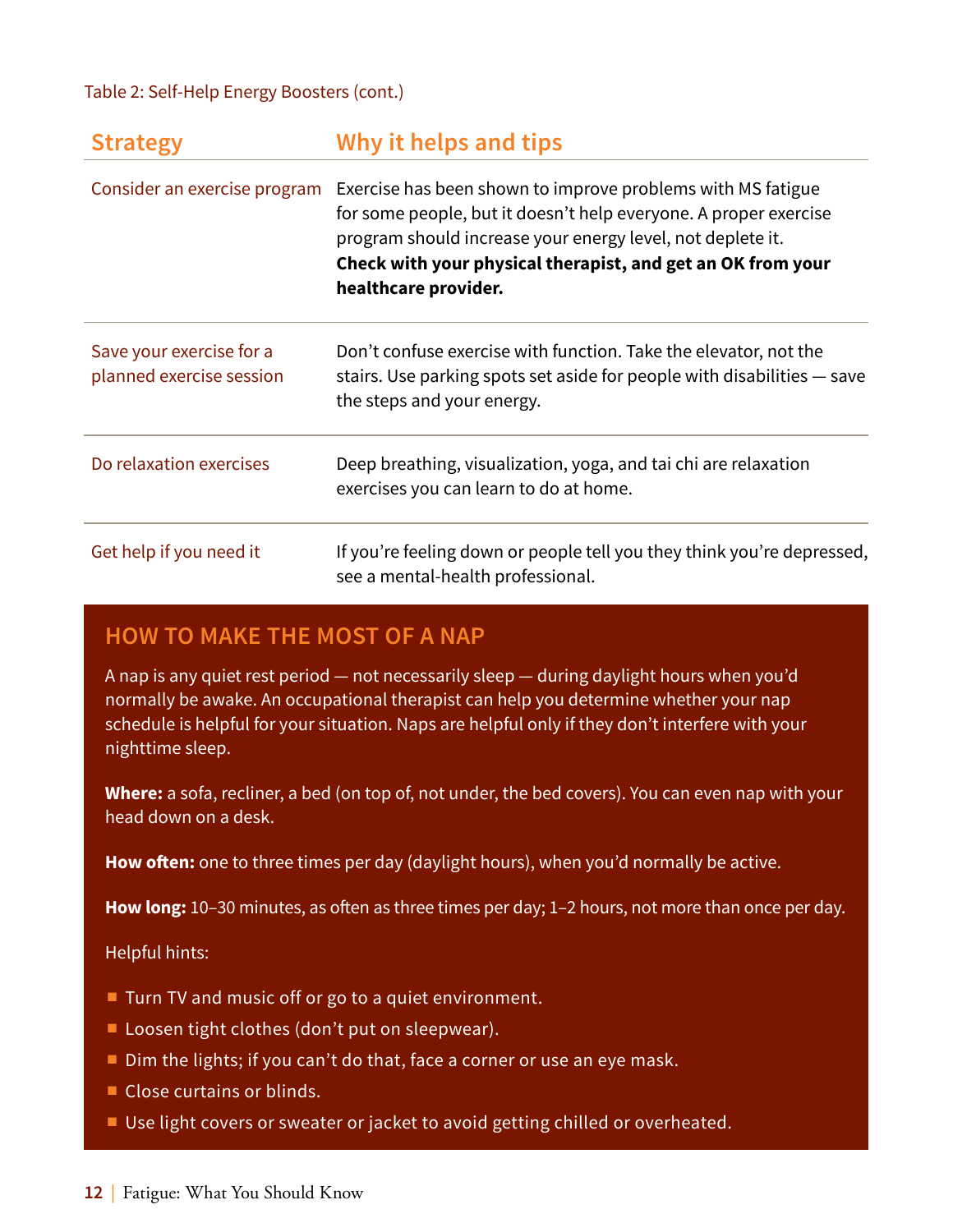

## Tom

It's been about a year since I had a bad exacerbation, which left me weaker in my legs and more fatigued. When I had exacerbations in the past, the problems have always gone away in a few months and I have been able to continue my normal activities. But this time, I was still tripping a lot and getting very tired every afternoon.

I tried to maintain my normal physical routine and ignore the symptoms, still walking to the restaurant down the street for lunch every day, taking the stairs rather than the elevator, etc., but things were getting worse, not better. When my boss brought up my reduced performance in the afternoons, I knew I'd better try something new.

I called the National MS Society, got the names of local MS physical and occupational therapists, and went to see them. At the OT and PT sessions, I found that there were a lot of things I was doing that contributed to my afternoon fatigue and many things I could try to decrease it. For instance, I got a brace to help me lift my foot and this actually resulted in my being less fatigued. An **aerobic exercise** program I started in PT has really helped me feel fit again. By reducing how much I was standing and walking during the day, I found that I could perform again at work. My boss has commented on the improvement.

Now, even though these symptoms look like they are going to be permanent, I am really doing pretty well and feel good about my ability to manage my MS problems.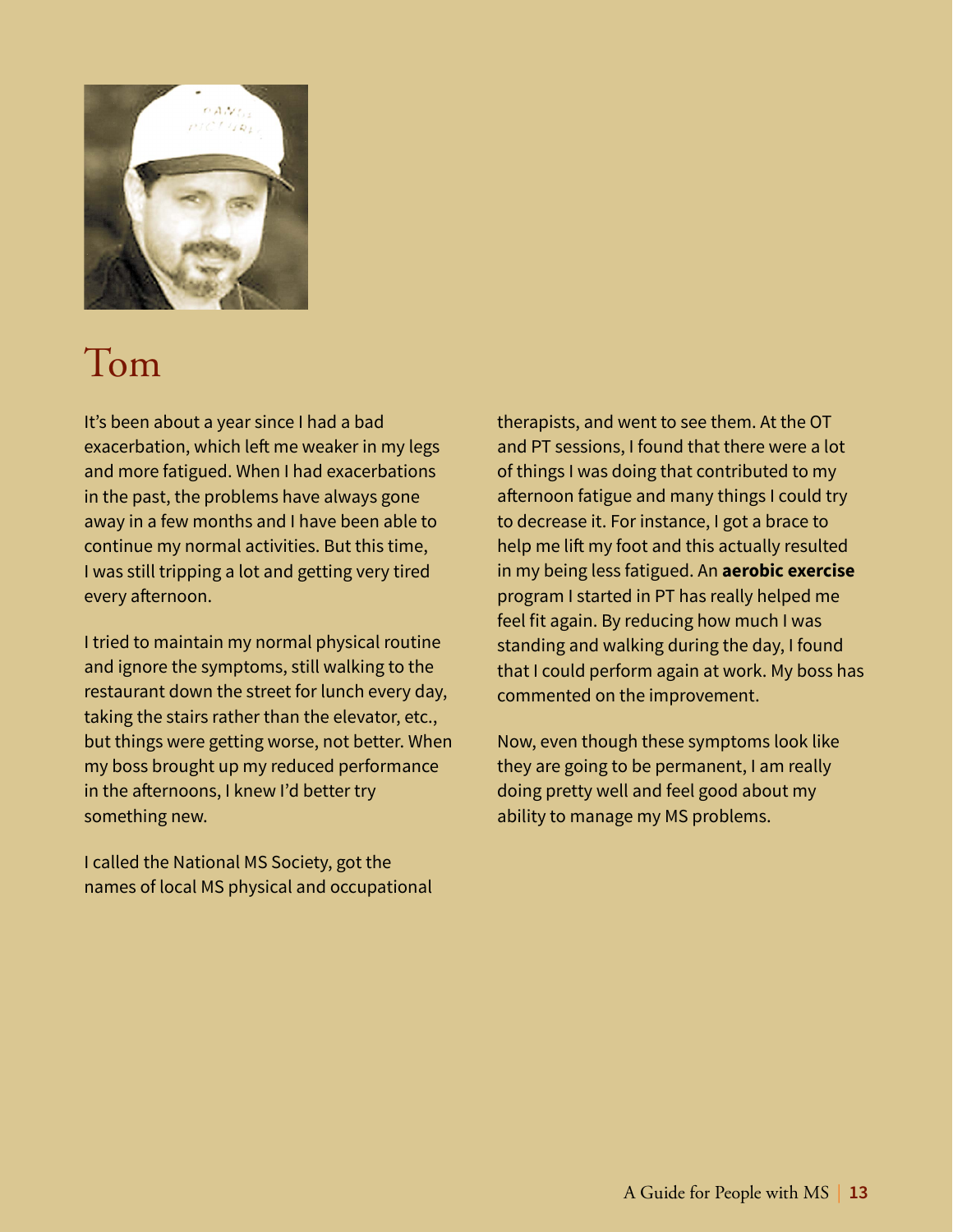# <span id="page-17-0"></span>How does the ADA relate to fatigue at work?

The Americans with Disabilities Act (ADA) became a U.S. law in 1990 and was amended in 2008. Thanks to the ADA, it's illegal to discriminate against people with disabilities including MS. The ADA covers several areas, including jobs, for most places of business that have at least 15 employees.

A key aspect of the ADA is the idea of **reasonable accommodations***.* These are changes to a job or worksite that make it possible for a qualified person with a disability to apply for a job, do a job, and have equal employment benefits. Examples of reasonable accommodations include:

- Making the workplace easily accessible.
- Providing or modifying equipment and devices.
- Restructuring jobs.
- Changing work schedules.
- Reassigning staff to a vacant position.
- Providing readers or interpreters.
- Adjusting exams, training materials, and policies.

This law has many details and exceptions. If you have questions about how the ADA applies to your job or other areas such as access and public services, call the National MS Society, PVA, or the United Spinal Association (see [page 16\)](#page-19-2). You can also contact the U.S. Department of Justice ADA Information Line at **ada.gov** (1-800-514- 0301) or the Job Accommodation Network (JAN) at askjan.org (1-800-526-7234).

# What if treatment stops working?

Human bodies change as they age. MS, too, changes over time. Changes may come suddenly or with warning. Pay attention to changes in your body. If you notice increasing problems with fatigue (or anything else), check with your healthcare provider. Options you haven't tried yet may make a difference. And remember that medical progress is being made every day. By the time you need it, a new treatment may be available.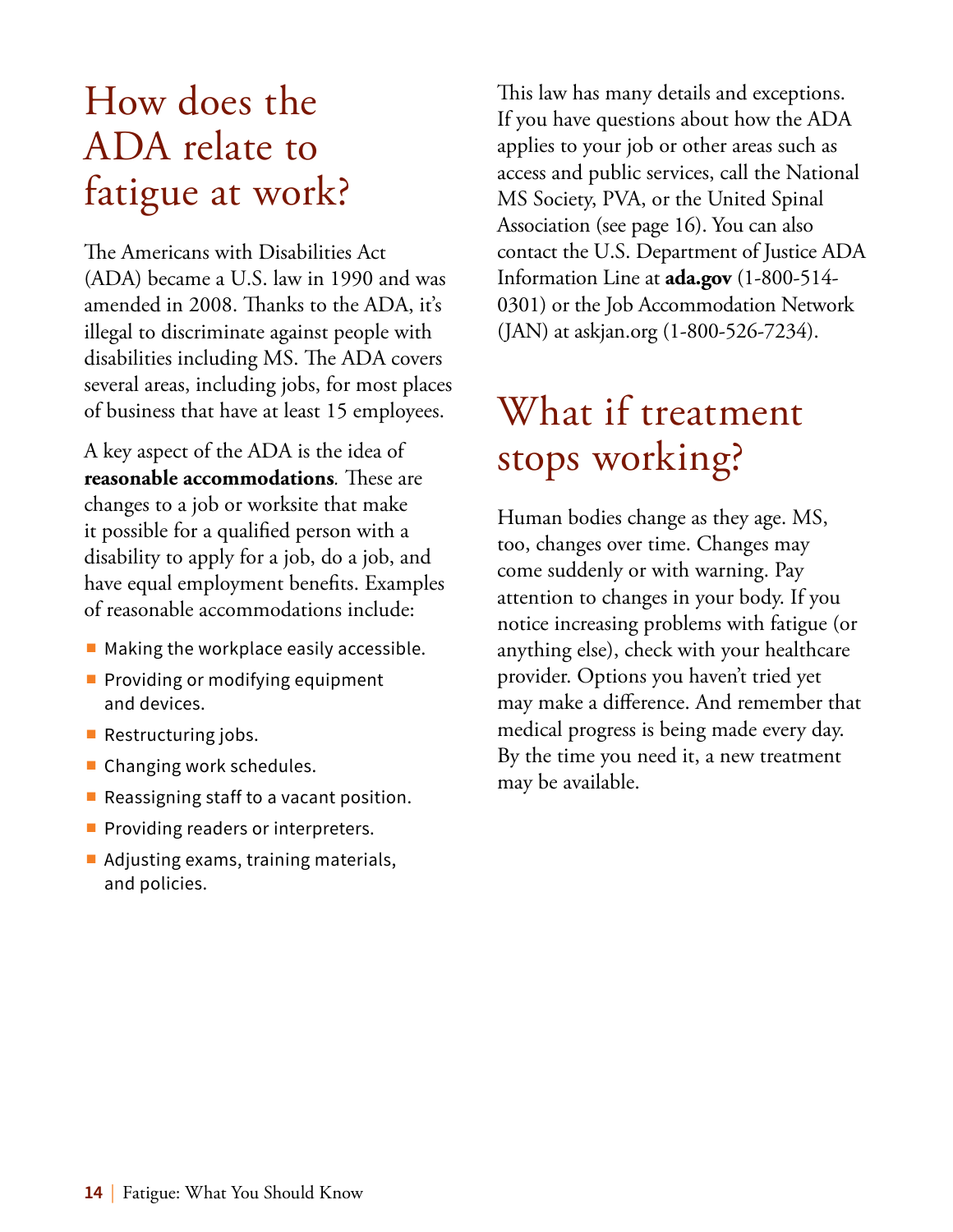# <span id="page-18-0"></span>Glossary

**Adaptive equipment:** Any device or tool that helps a person accommodate physical limitations present since birth or caused by injury or illness. It can be an aid for mobility, personal care, or work or leisure activities.

**Aerobic exercise:** Activity using large muscle groups that raises the heart and breathing rates and increases endurance.

**Ankle/Foot Orthotic (AFO):** A device that helps stabilize the lower part of the leg and foot for standing and walking; a "short leg brace."

**Ataxia:** Problems with muscle coordination. Ataxia can be small coordination problems, some irregular muscle movements, or total inability to coordinate body movements.

#### **Energy Effectiveness Strategies (EES):**

Techniques to modify activities to reduce fatigue. EES involves careful analysis of a person's regular work, home, and leisure activities.

**Gait:** The way a person walks.

Gait assistive devices: Equipment to help people move around more easily. They include canes, crutches, ankle/foot orthotics, and other types of leg braces for walking.

**Healthcare team:** A group of professionals who work together to coordinate a person's medical care. For people with MS, the team may include a primary care provider, physician specialists, physician assistant, nurse practitioner, nurse, physical therapist, occupational therapist, speech-language

pathologists, social worker, psychologist, or psychiatrist.

**Insomnia:** Problems falling asleep, staying asleep, or both.

**Mobility devices:** Equipment to help people move around more easily. They include gait assistive devices, wheelchairs, scooters, and transfer devices.

**Modified Fatigue Impact Scale (MFIS):**  A short questionnaire that helps healthcare providers evaluate a person's energy levels and the success of different approaches to improving problems with fatigue.

**Occupational Therapist (OT):** A person trained to help people improve their ability to perform everyday tasks at home and at work using adaptive equipment and environmental changes to conserve energy, increase physical, mental, and emotional functioning and prevent disability.

**Personal care attendant:** A person, such as a family member, friend, or hired helper, who assists with personal care or household tasks on a routine basis.

**Physical Therapist (PT):** A person trained to help patients reduce pain and improve or restore function and mobility. PTs teach patients how to manage illness or injury by using treatment techniques and equipment to promote ability to move, decrease pain and prevent or minimize disability.

**Psychologist:** A person trained to do assessment and counseling, for cognitive, emotional, and behavioral issues.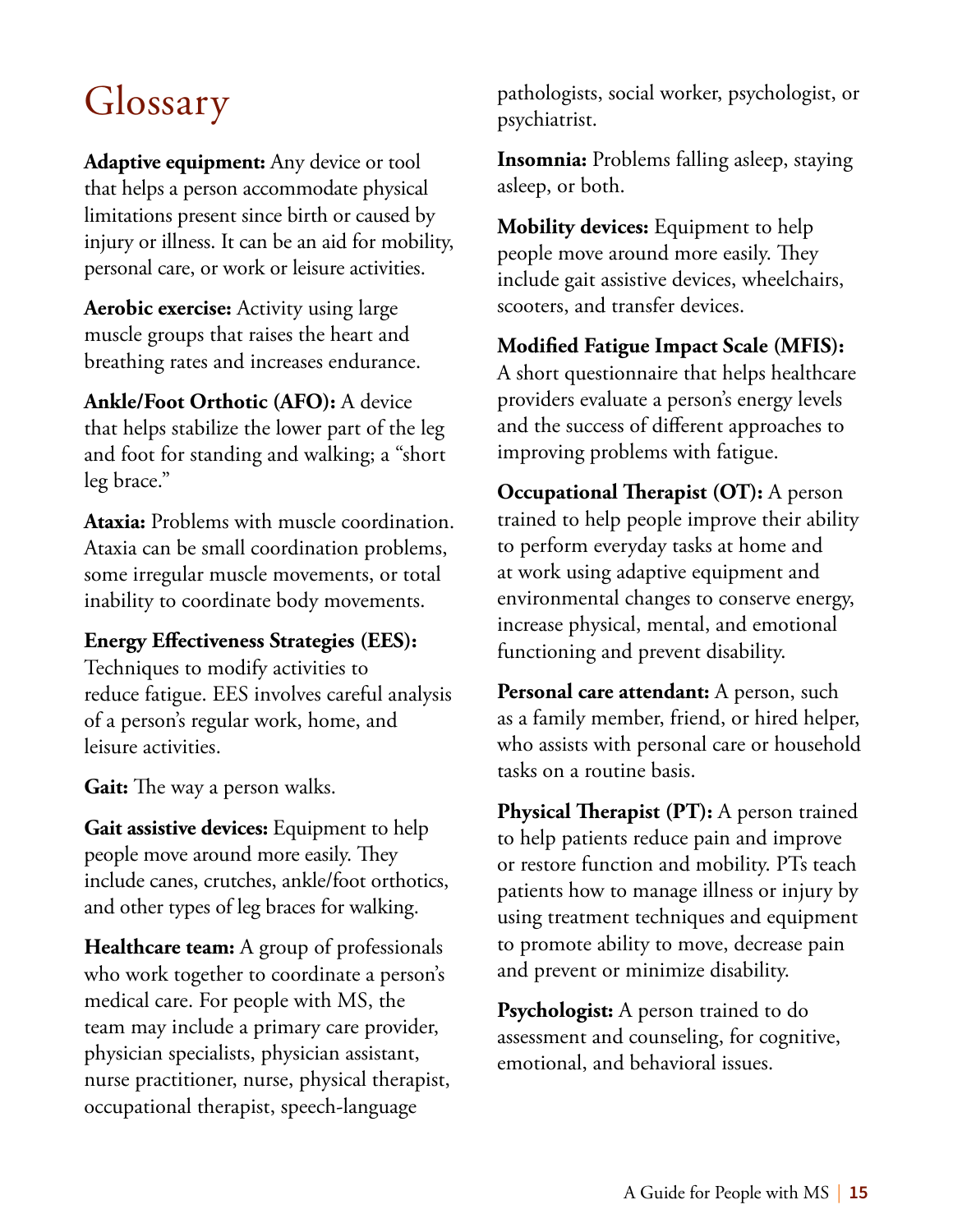<span id="page-19-0"></span>**Reasonable accommodations:** Under the Americans with Disabilities Act, these are changes to a job or worksite that make it possible for a qualified person with a disability to apply for a job, do a job, and have equal employment benefits.

**Sedative:** Medications that calm or soothe.

**Spasticity:** Muscle stiffness or lack of flexibility caused by problems in the nervous system or injury.

**Speech-language pathologist:** A person trained to diagnose and treat speech and swallowing disorders.

**Transfer devices:** Equipment to help people move from one position (often sitting) or place to another. They include sliding boards and mechanical lifts.

**Visualization:** A relaxation technique that includes a mental journey to a peaceful place or favorite activity.

# <span id="page-19-1"></span>Resources for people with MS

## **National MS Society**

800-344-4867 **nationalMSsociety.org**

Our mission: people affected by MS can live their best lives as we stop MS in its tracks, restore what has been lost and end MS forever.

### **Paralyzed Veterans of America (PVA)**

800-424-8200 **pva.org**

<span id="page-19-2"></span>PVA, a congressionally chartered veterans service organization, works on behalf of veterans of the armed forces who have experienced spinal cord dysfunction including multiple sclerosis. PVA is a leading advocate for high-quality health care for its members; research and education addressing spinal cord dysfunction; benefits available to members as a result of their military service; and civil rights and opportunities that maximize independence. It maintains offices throughout the country.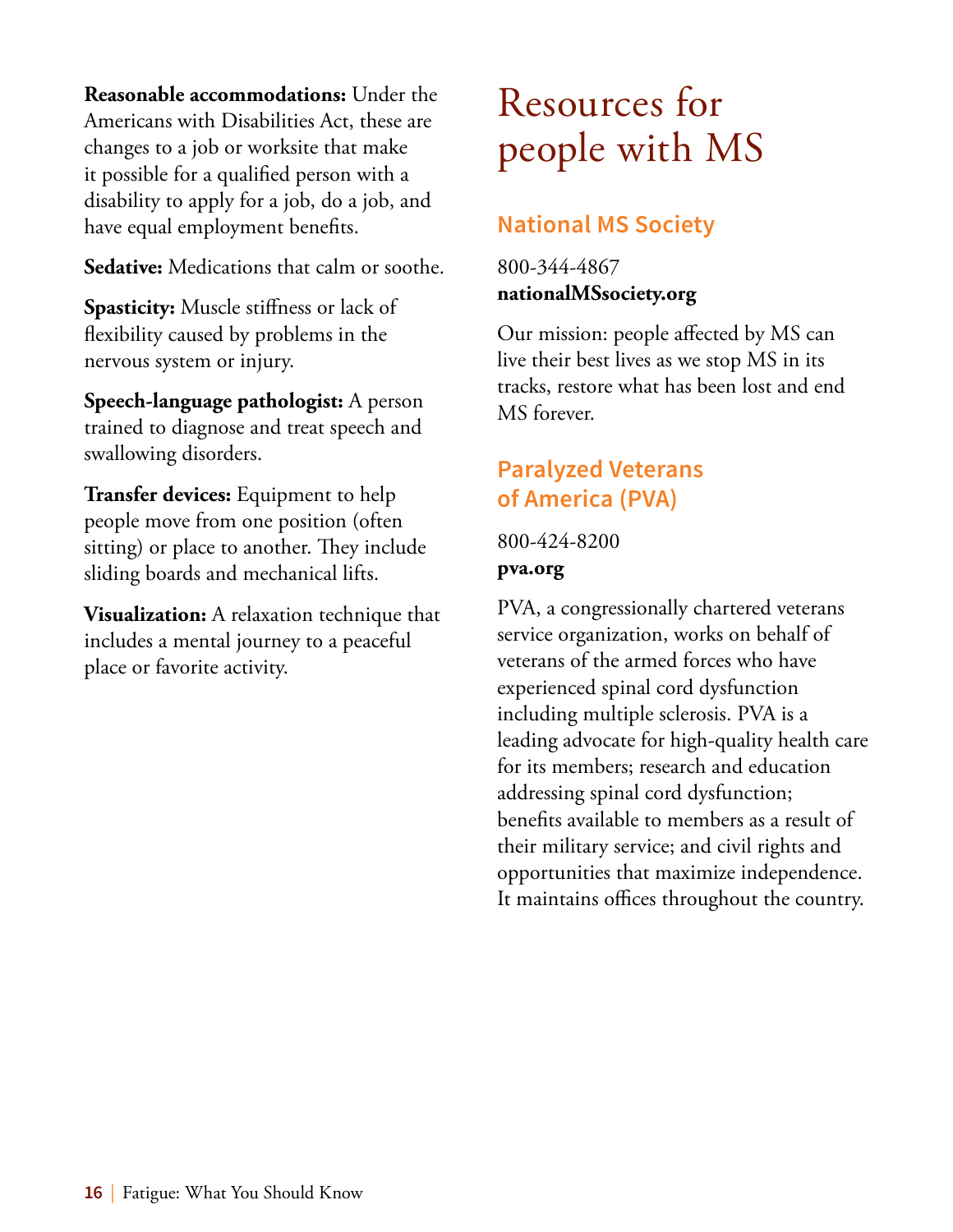### **United Spinal Association**

### 718-803-3782 **unitedspinal.org**

United Spinal Association is dedicated to enhancing the lives of all people living with a spinal cord injury or disease by ensuring quality health care, promoting research, and advocating for civil rights and independence.

### **Your State's Department of Vocational Rehabilitation**

See the blue pages in your local telephone directory or the Web site below for contact information on the department of vocational rehabilitation in your state: **askjan.org/concerns/State-Vocational-Rehabilitation-Agencies.cfm**

State vocational and rehabilitation agencies coordinate and provide a number of services for people with disabilities, including impaired sight and hearing. These services can include counseling, evaluation, training, and job placement. For more information, call or write the office nearest you.

### **Consortium of Multiple Sclerosis Centers (CMSC)**

#### 201-487-1050 **mscare.org**

CMSC pursues projects and tasks in multiple sclerosis care, research, and education for the benefit of multiple sclerosis patients, professionals, and caregivers.

### **CMSC-NARCOMS (North American Research Committee on MS)**

MS Patient Registry; Timothy Vollmer, MD, FAAN-Clinical Director

800-253-7884 **narcoms.org** Email: **msregistry@narcoms.org**

The purpose of the Registry is to speed the development of new therapies and health care services by facilitating research and reducing the time and cost of research studies. The CMSC-NARCOMS Registry is a database in which people with MS enroll voluntarily, for research purposes only. Those enrolled may be asked to complete a questionnaire, have a phone interview, or participate in a clinical trial of a new treatment if interested.

### VA MS Centers of Excellence

#### **va.gov/MS/index.asp**

The Centers of Excellence provide specialized MS care to veterans and also provide education and resources to providers to share with patients.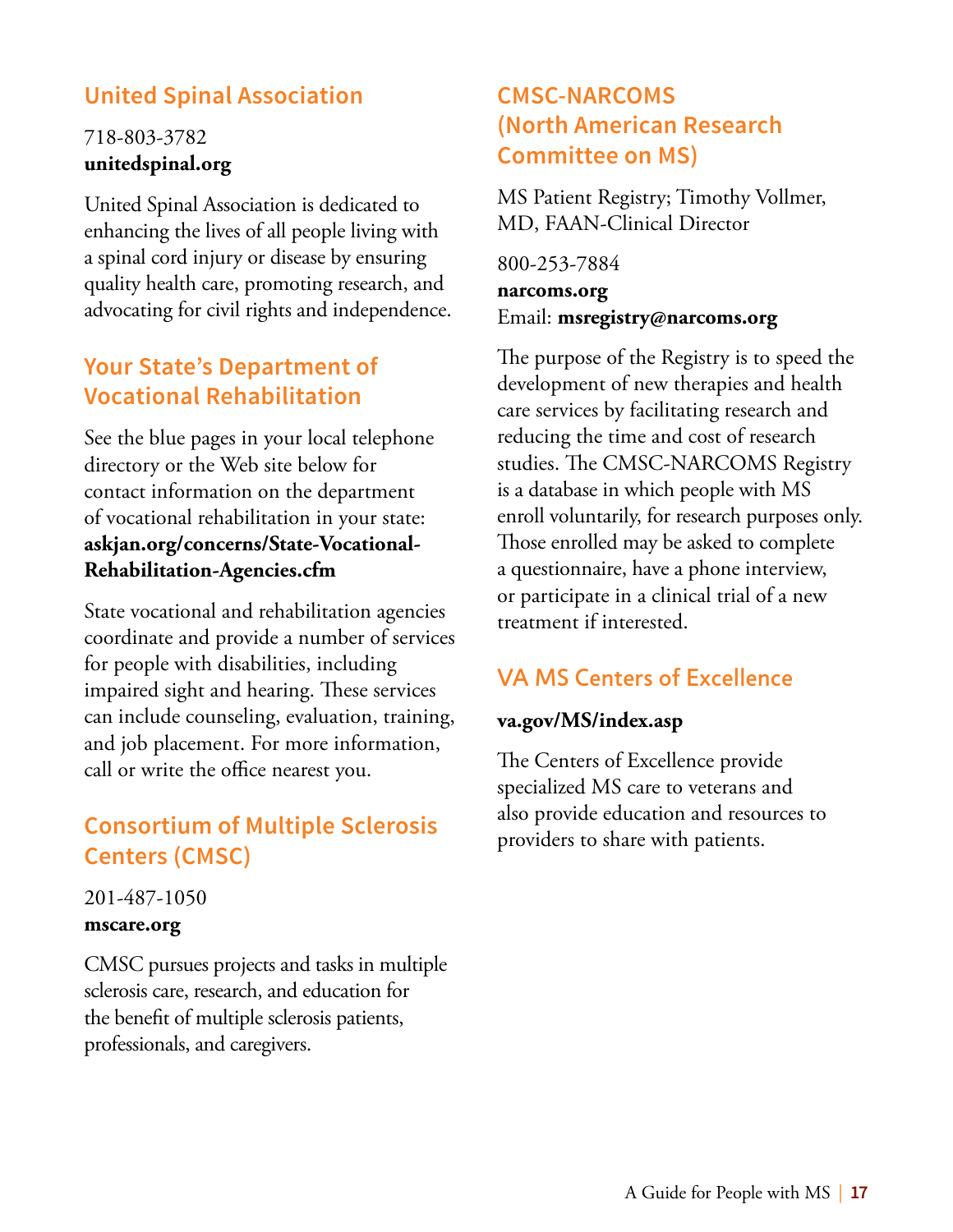# <span id="page-21-0"></span>Appendix 1: My medications list

Keep this list current and bring it with you when you visit your regular doctor and see any new doctor.

| You.<br>max |                 |       |
|-------------|-----------------|-------|
| טוווע       | <br>_<br>______ | _____ |

### **Prescription drugs**

| Drug name | How much? | How often? |
|-----------|-----------|------------|
|           |           |            |
|           |           |            |
|           |           |            |
|           |           |            |
|           |           |            |
|           |           |            |

### **Nonprescription drugs**

| Drug name | How much? | How often? |
|-----------|-----------|------------|
|           |           |            |
|           |           |            |
|           |           |            |
|           |           |            |
|           |           |            |

### **Herbal and alternative products, vitamins, dietary supplements**

| Drug name | How much? | How often? |
|-----------|-----------|------------|
|           |           |            |
|           |           |            |
|           |           |            |
|           |           |            |
|           |           |            |
|           |           |            |
|           |           |            |
|           |           |            |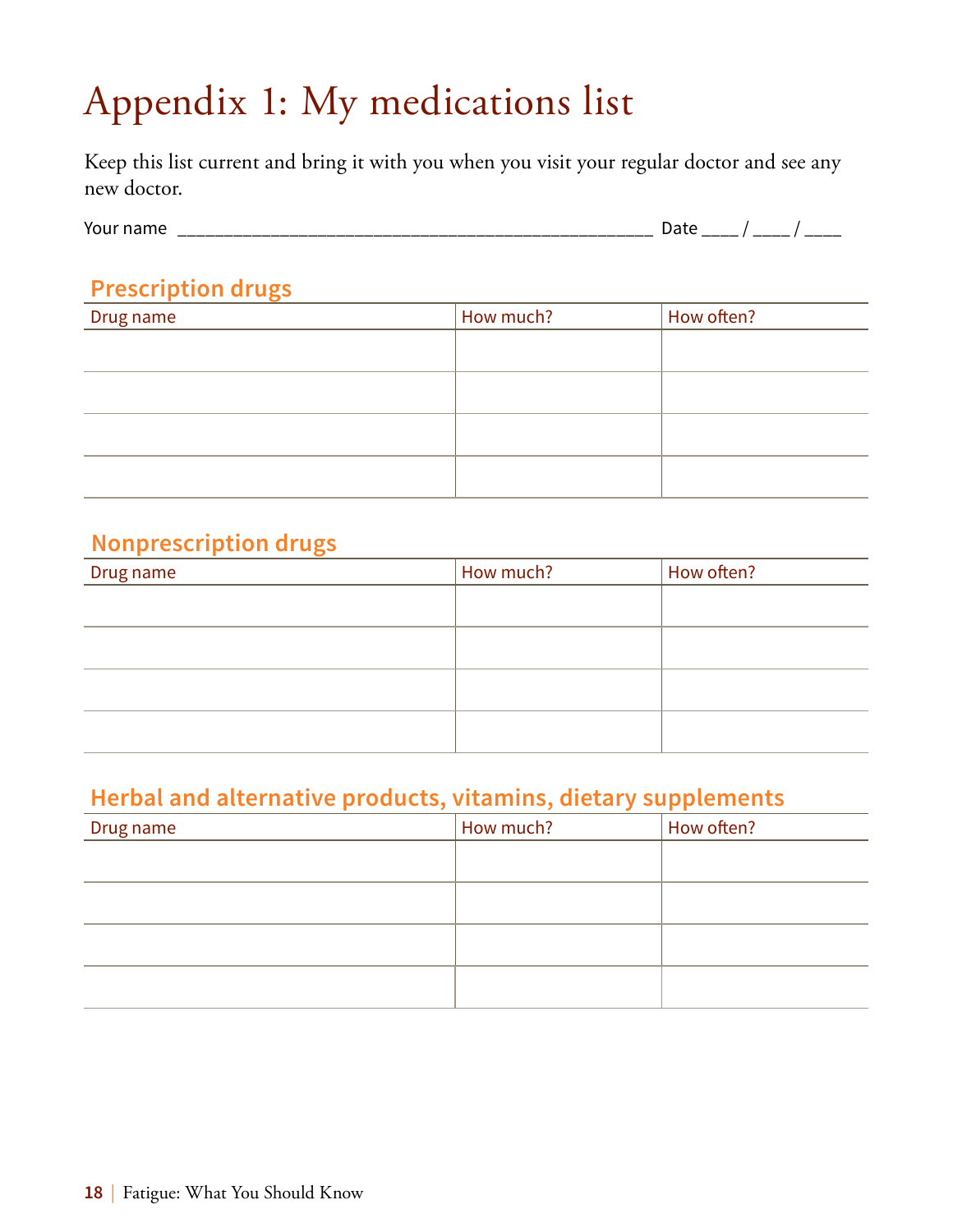# <span id="page-22-0"></span>Appendix 2: My sleep habits

Share your answers with a doctor, nurse, or therapist who can help you use the information to suggest energy-improving strategies.

Your name \_\_\_\_\_\_\_\_\_\_\_\_\_\_\_\_\_\_\_\_\_\_\_\_\_\_\_\_\_\_\_\_\_\_\_\_\_\_\_\_\_\_\_Date \_\_\_\_ / \_\_\_\_ / \_\_\_\_

### **Section A**

- 1. I usually sleep \_\_\_\_\_\_\_ hours every night
- 2. I usually go to bed at \_\_\_\_\_ : \_\_\_\_\_\_\_  $\Box$  a.m  $\Box$  p.m
- 3. I usually wake up at  $\sum_{n=1}^{\infty}$  :  $\sum_{n=1}^{\infty}$  a.m  $\Box$  p.m
- 4. I usually fall asleep in about \_\_\_\_\_\_\_ minutes or \_\_\_\_\_\_\_ hours
- 5. I usually  $\Box$  do or  $\Box$  don't wake up at night If you usually don't wake up at night, go to Section C

### **Section B**

- 6. I usually wake up about \_\_\_\_\_\_\_ times a night
- 7. Reasons I wake up (check all that apply):
	- ❒ I don't know
	- ❒ I'm worried about something
	- ❒ Children or other family members wake me
	- $\Box$  I have to go to the bathroom
	- $\Box$  I have muscle spasms
	- ❒ I have pain (other than muscle spasms)
	- ❒ Other reasons: \_\_\_\_\_\_\_\_\_\_\_\_\_\_\_\_\_\_\_\_\_\_\_\_\_\_\_\_\_\_\_\_\_\_\_\_\_\_\_\_\_\_\_\_\_\_\_\_\_\_\_\_\_\_\_\_\_\_\_\_\_

### **Section C**

8. I've had insomnia.  $\Box$  Yes  $\Box$  No

If yes, describe your sleep problems and when you had them.

9. I feel extremely sleepy during the day.  $\Box$  Yes  $\Box$  No

If yes, how long have you felt this way? \_\_\_\_\_\_\_\_\_\_\_\_\_\_\_\_\_\_\_\_\_\_\_\_\_\_\_\_\_\_\_\_\_\_\_\_\_\_\_\_\_\_\_

\_\_\_\_\_\_\_\_\_\_\_\_\_\_\_\_\_\_\_\_\_\_\_\_\_\_\_\_\_\_\_\_\_\_\_\_\_\_\_\_\_\_\_\_\_\_\_\_\_\_\_\_\_\_\_\_\_\_\_\_\_\_\_\_\_\_\_\_\_\_\_\_\_\_\_\_\_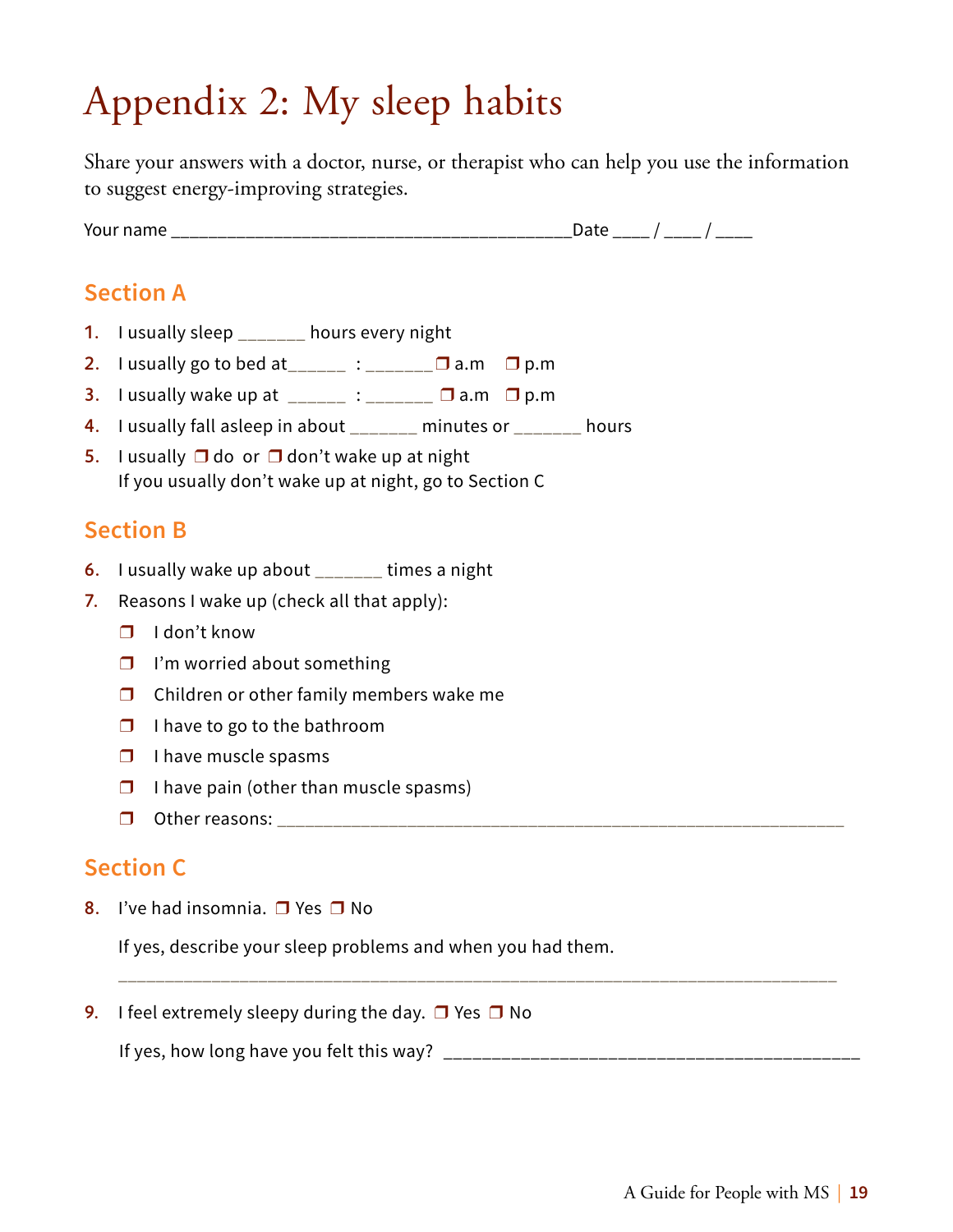### **Appendix 2: My sleep habits (cont.)**

| <b>10.</b> I fall asleep even though I'm not trying to. $\Box$ Yes $\Box$ No                                                                         |
|------------------------------------------------------------------------------------------------------------------------------------------------------|
|                                                                                                                                                      |
|                                                                                                                                                      |
|                                                                                                                                                      |
| 11. I usually feel refreshed when I wake up in the morning. $\Box$ Yes $\Box$ No                                                                     |
| 12. I have headaches when I wake up in the morning. $\Box$ Yes $\Box$ No                                                                             |
|                                                                                                                                                      |
|                                                                                                                                                      |
| Where is the pain (eg, forehead, behind eyes)? _________________________________                                                                     |
| 13. I snore when I sleep. $\Box$ Yes $\Box$ No<br>If yes, when? $\Box$ Only when I'm congested $\Box$ Most of the time                               |
| <b>14.</b> I thrash around while I'm sleeping. $\Box$ Yes $\Box$ No<br>If yes, how often? $\Box$ Sometimes $\Box$ Most of the time                   |
| <b>15.</b> I often drink alcohol at night. $\Box$ Yes $\Box$ No<br>If yes, about how much, and what type(s) of alcohol? ____________________________ |
| 16. I drink beverages with caffeine in the morning (coffee, tea and/or soft drinks). $\Box$ Yes $\Box$ No                                            |
|                                                                                                                                                      |
| 17. I take naps during the day. $\Box$ Yes $\Box$ No<br>If yes, how often? $\square$ Some days $\square$ Most days                                   |
|                                                                                                                                                      |
|                                                                                                                                                      |
|                                                                                                                                                      |
| 18. I usually feel rested after a daytime nap. □ Yes □ No                                                                                            |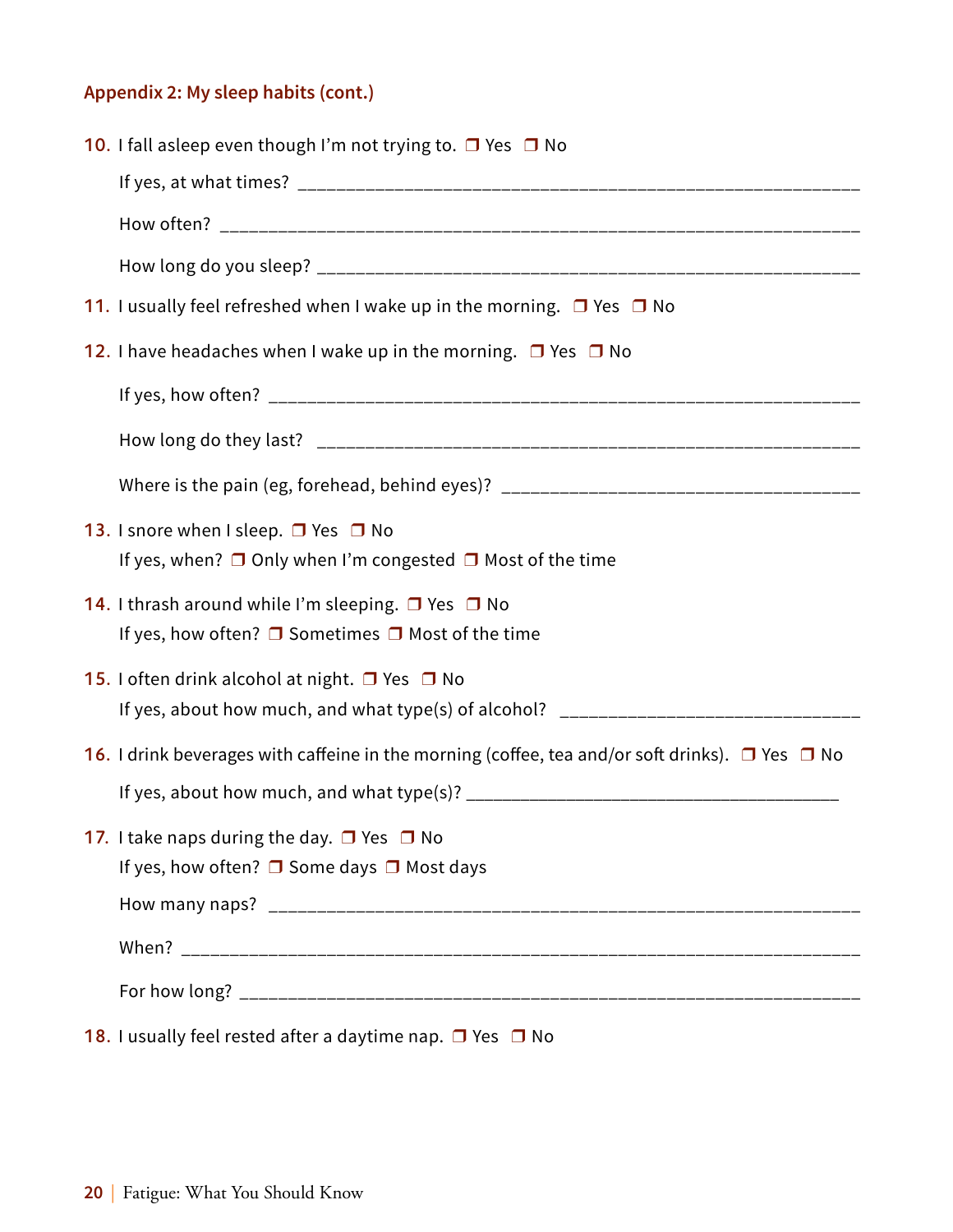# <span id="page-24-0"></span>Multiple Sclerosis Council for Clinical Practice Guidelines Panel (2000)

### **Fatigue consumer guide development**

#### **R. Philip Kinkel, MD (Chair)**

Medical Director Mellen Center for MS Treatment and Research Cleveland Clinic Foundation Cleveland, Ohio

#### **Kathleen Conway, RN, BSN**

Nursing University of Maryland Maryland Center for MS Baltimore, Maryland

#### **Lois Copperman, OT, PhD**

Occupational Therapy Oregon Health & Science University Department of Rehabilitation Portland, Oregon

#### **Sue Forwell, MA, OT**

Occupational Therapy University of British Columbia School of Rehabilitation Sciences Vancouver, British Columbia, Canada

**Cinda Hugos, MS, PT** Physical Therapy Oregon Health & Science University Portland, Oregon

#### **David C. Mohr, PhD**

Psychology University of California Mt. Zion MS Center San Francisco, California

#### **Linda Morgante, RN, MSN (deceased)**

Nursing Maimonides MS Center Brooklyn, New York

#### **Judith Rosenberg, RN (deceased)**

Nursing La Jolla, California

#### **John A. Schafer, MD**

Neurology Medical Clinic of Sacramento Sacramento, California

#### **Michael Seidle, MD, CMD**

Medical Consumer Muncie, Indiana

#### **Jane Kent-Braun, PhD (Consultant)**

Exercise Physiology University of California San Francisco, California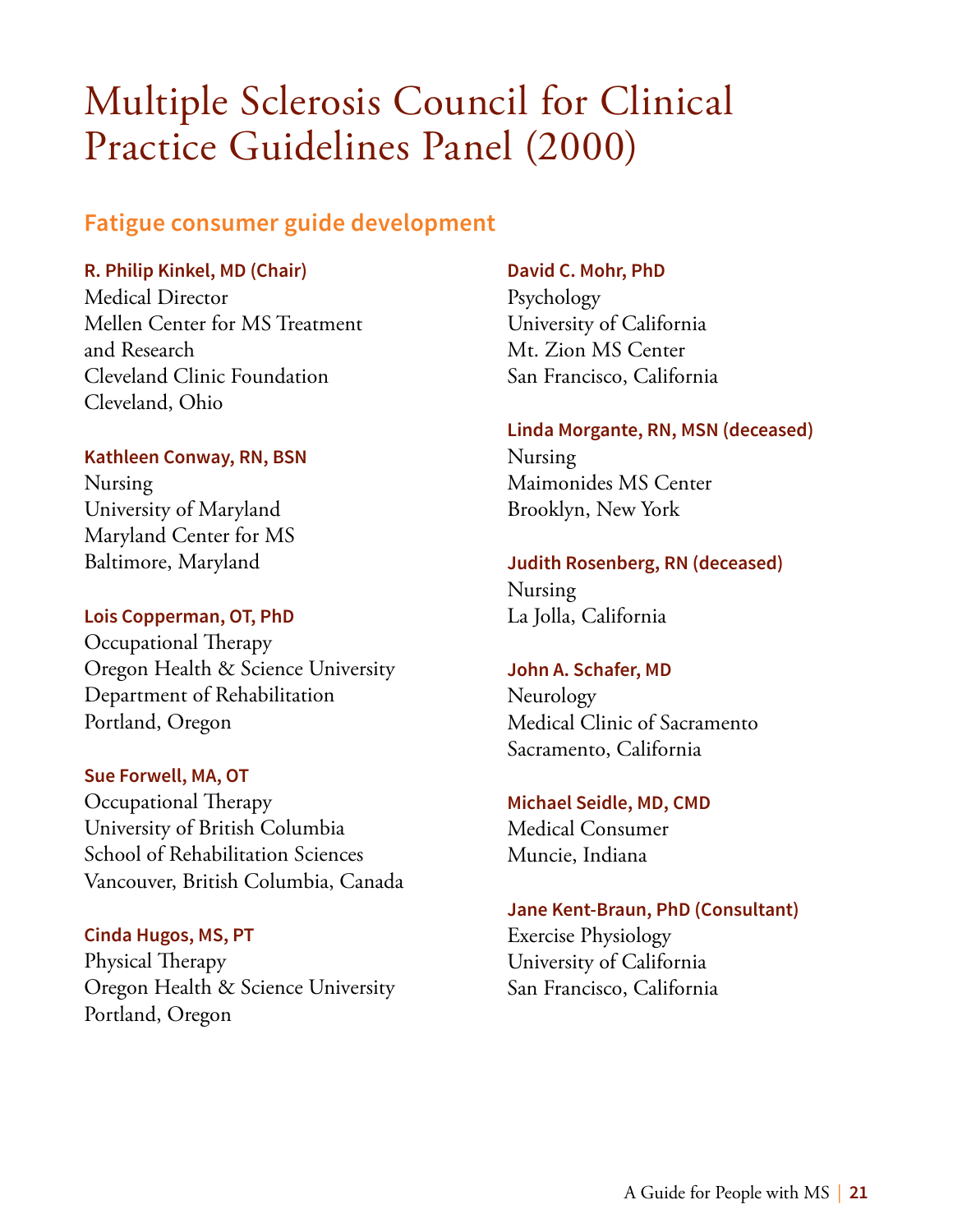## Notes

| _____________           |
|-------------------------|
|                         |
|                         |
|                         |
| _______________________ |
|                         |
|                         |
|                         |
|                         |
|                         |
|                         |
|                         |
|                         |
| н.                      |
|                         |
|                         |
|                         |
|                         |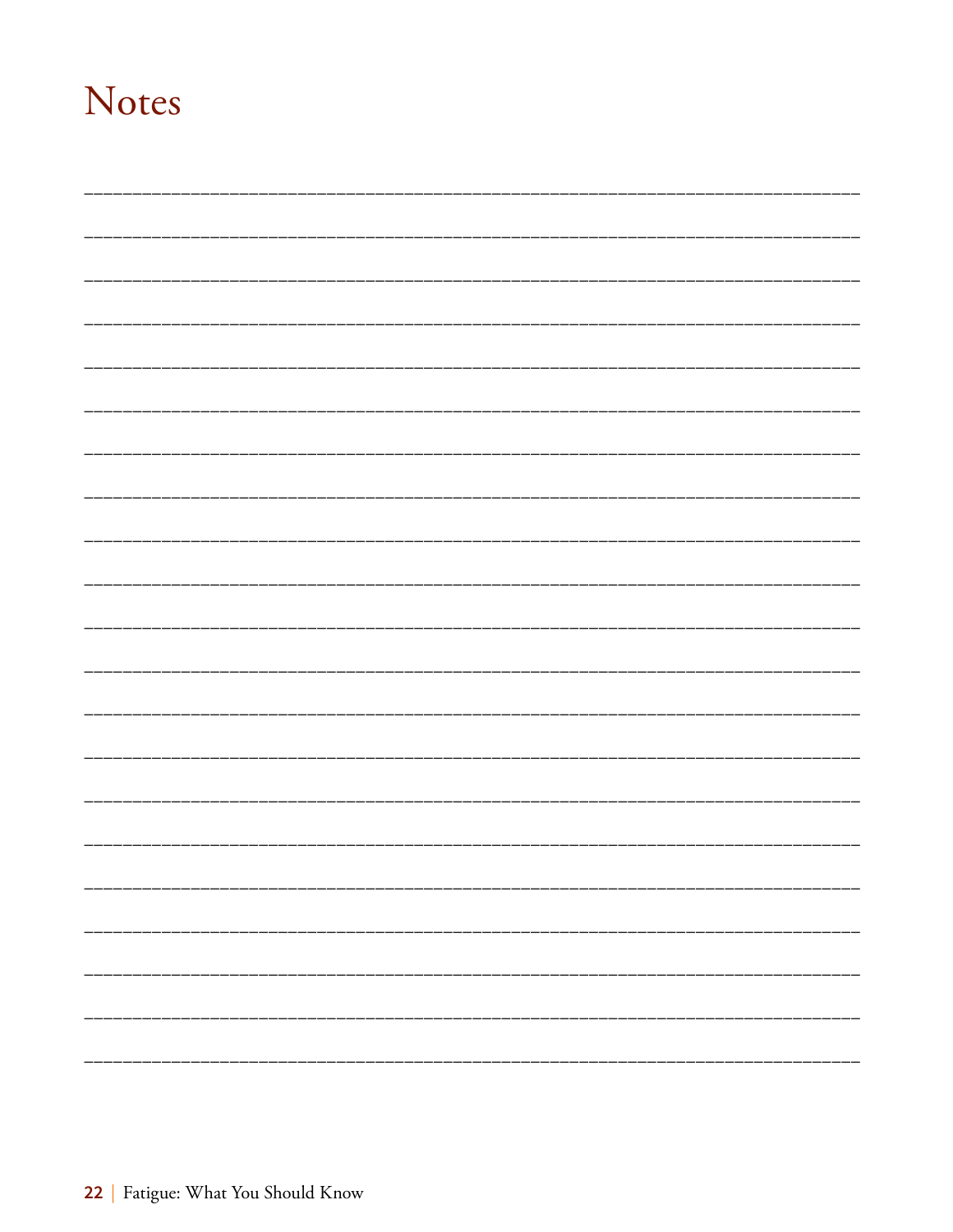The National Multiple Sclerosis Society ("Society") is proud to be a source of information on multiple sclerosis related topics. The information provided is based on professional advice, published experience, and expert opinion, but does not constitute medical or legal advice. For specific medical advice, consult a qualified physician. For specific legal advice, consult a qualified attorney.

The Society does not endorse products, services or manufacturers. Such names appear here solely because they are considered helpful information. The Society assumes no liability for the recipient's use of any product or service mentioned. The Society does not independently verify whether the information provided by each service provider is accurate. The Society undertakes no responsibility to verify whether the service provider is appropriately licensed and certified and has applicable insurance coverage.

Early and ongoing treatment with an FDA-approved therapy can make a difference for people with multiple sclerosis. Learn about your options by talking to your healthcare professional and contacting the National MS Society at **nationalMSsociety.org** or 1-800-344-4867.

The Society publishes many other resources about various aspects of MS. Call 1-800-344-4867 or visit **nationalMSsociety.org/brochures**.

### **Other popular resources include:**

- Taming Stress in Multiple Sclerosis
- Food for Thought: MS and Nutrition
- MS and Intimacy
- Managing MS Through Rehabilitation